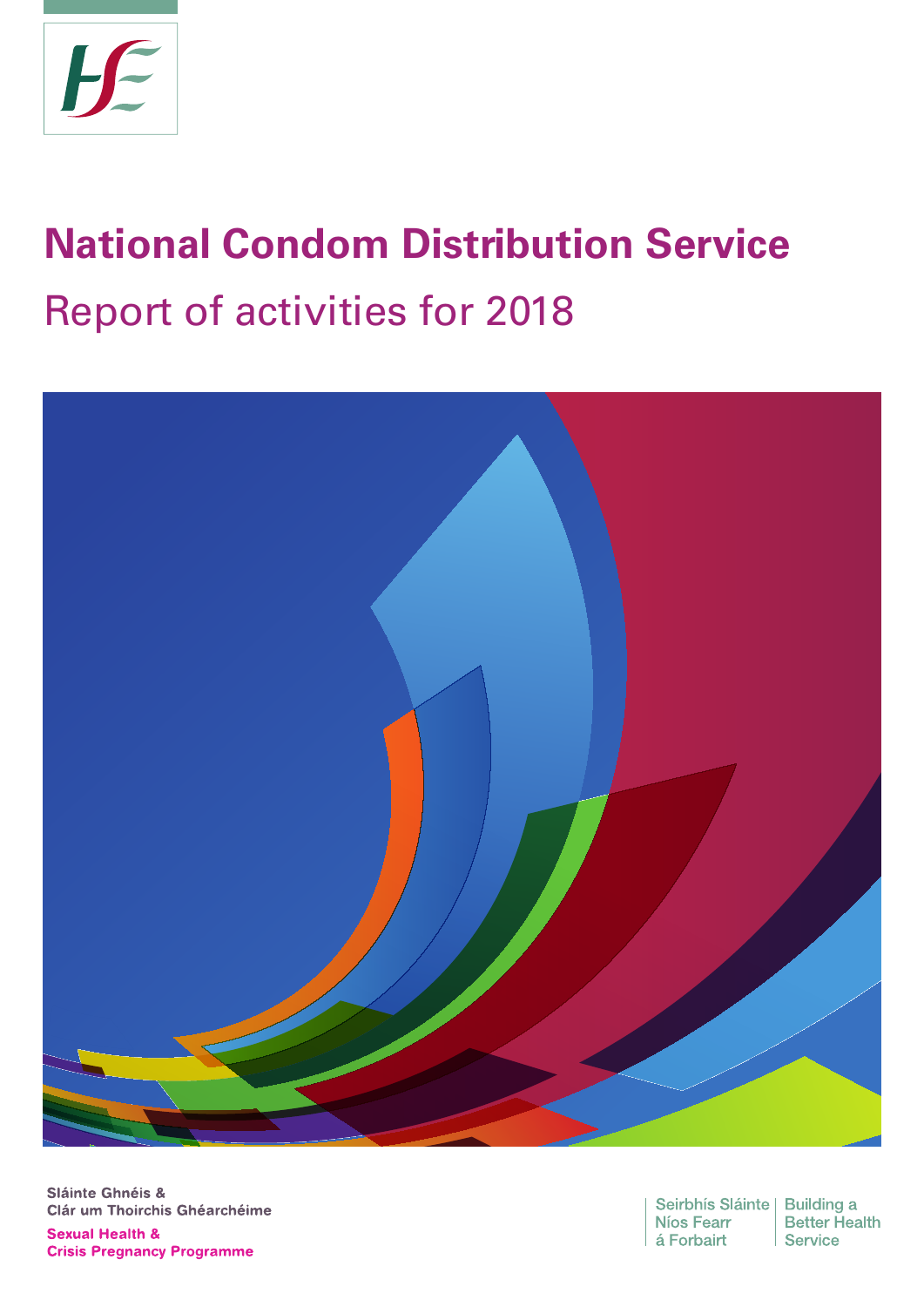### **About the HSE Sexual Health & Crisis Pregnancy Programme**

The HSE Sexual Health and Crisis Pregnancy Programme (SHCPP) is a national programme tasked with implementing Ireland's first framework for sexual health and wellbeing, the National Sexual Health Strategy 2015–2020.

The Programme is one of a number of national policy priority programmes situated within the national Strategic Planning and Transformation function of the Health Service Executive (HSE).

The Programme delivers a programme of research; funding initiatives, including crisis pregnancy counselling services and relationships and sexuality education programmes; communications campaigns; information provision; and policy initiatives.

The Programme established the National Condom Distribution Service (NCDS) in October 2015 to assist in meeting the strategic aims of the strategy. The NCDS functions as a central point for distributing free condoms and lubricant sachets to HSE services and other organisations who work directly with individuals and groups who may be at increased risk of negative sexual health outcomes.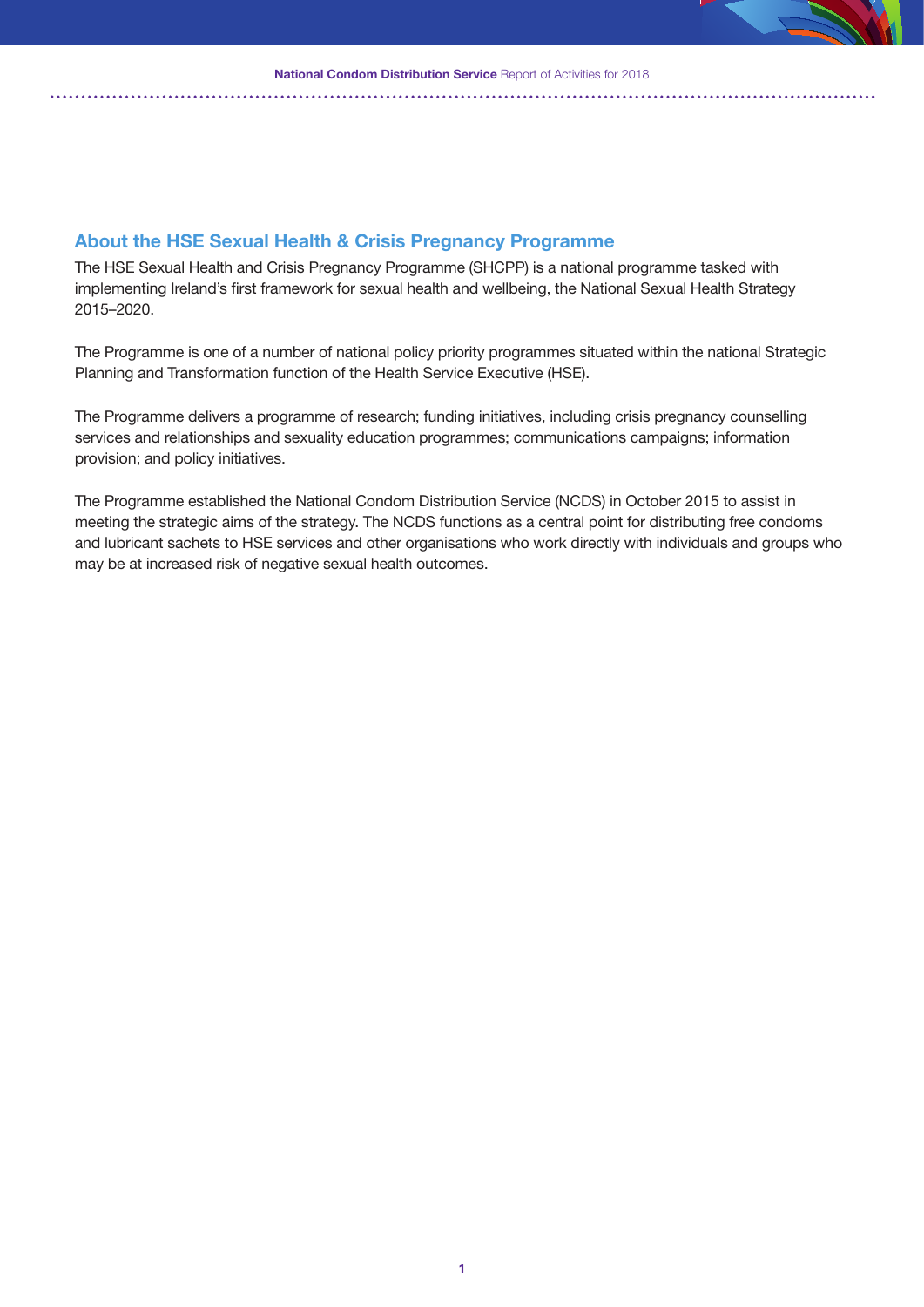

# **DISTRIBUTED VIA OUTREACH IN 2018**

- 
- World AIDS Day
- SHAG Week
- LGBT Pride
- Body and Soul
- Longitude

**Since 2017**

- Bare in the Woods
- Altogether Now
- Beatyard Festival
- Castlepalooza • Electric Picnic
- Boxed Off
- The Outing
- Galway Races
- Cork Women's Fun Weekend
- 3,698 more condoms were ordered
- 82,470 more lubricant sachets were ordered
- **2** 15 more services and organisations ordered from the NCDS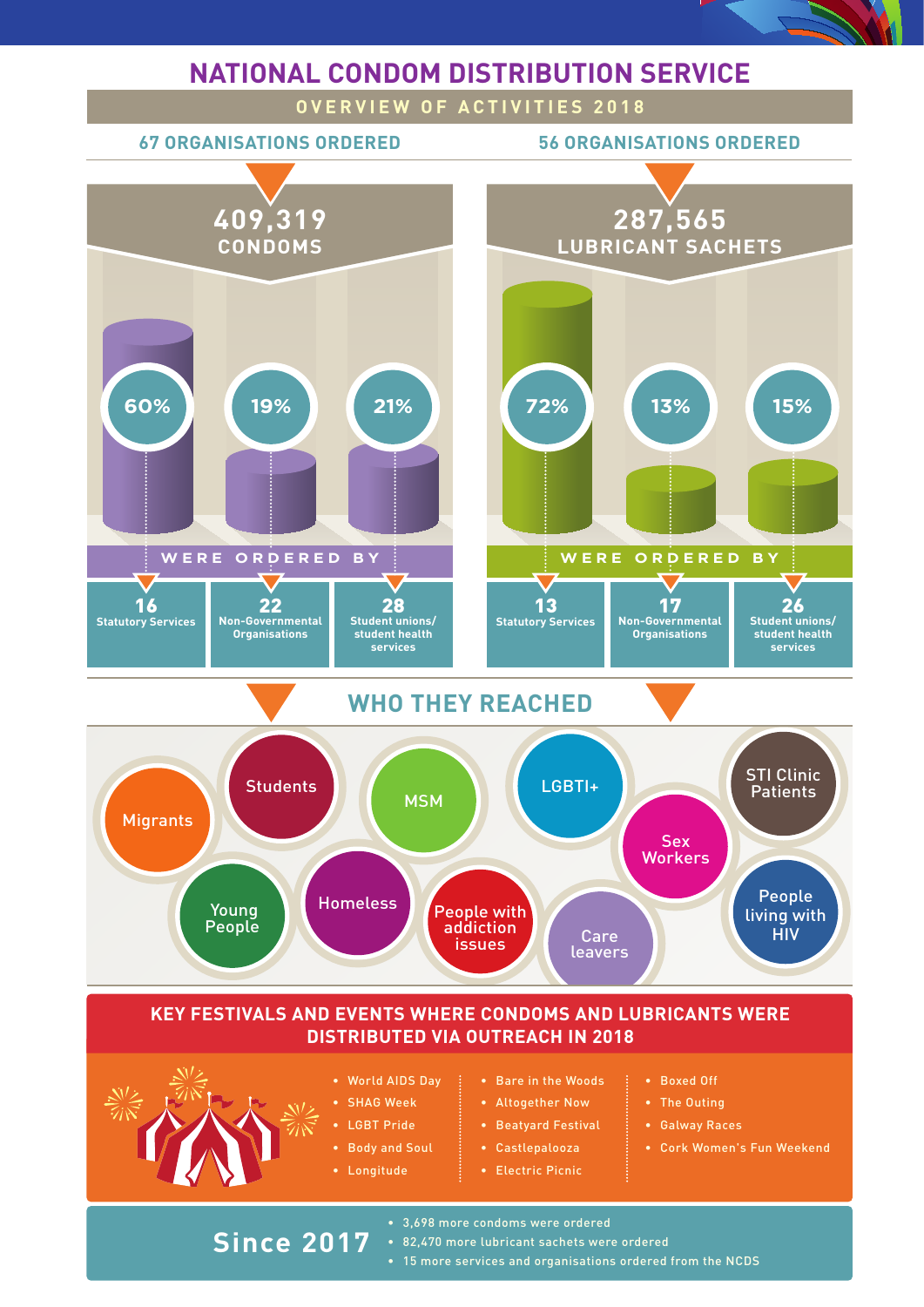#### **National Condom Distribution Service** Report of Activities for 2018

# **Contents**

| List of abbreviations                                           | $\overline{4}$  |
|-----------------------------------------------------------------|-----------------|
| 1. Introduction                                                 | 6               |
| 2. About this report                                            | 6               |
| 3. Profile of services and organisations                        | $\overline{7}$  |
| 4. Quantities of products ordered by services and organisations | 12 <sub>1</sub> |
| 5. Distribution of NCDS products by services and organisations  | 23              |
| 6. Summary                                                      | 28              |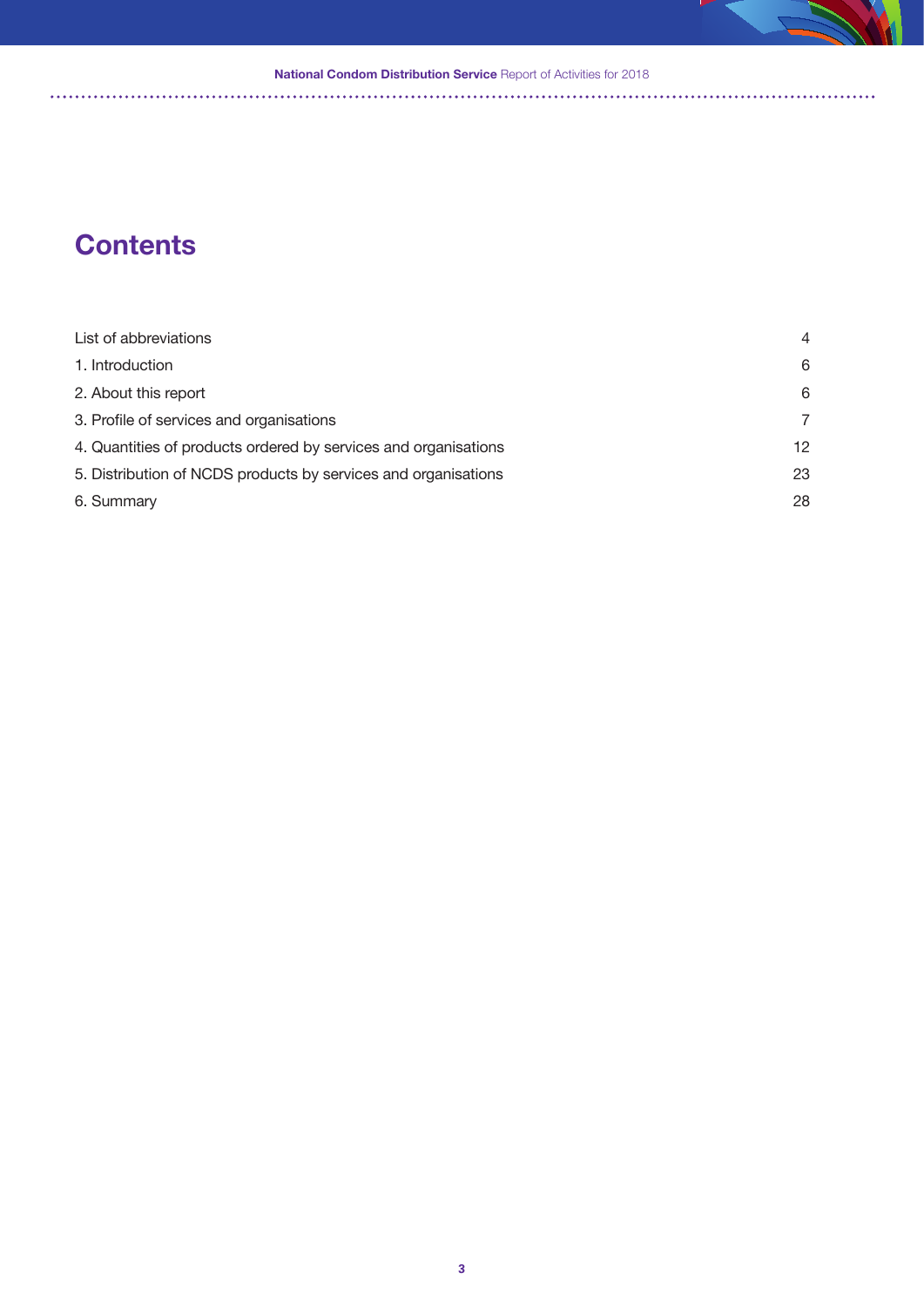**National Condom Distribution Service** Report of Activities for 2018

# **List of abbreviations**

| <b>AIDS</b>  | acquired immunodeficiency syndrome                |
|--------------|---------------------------------------------------|
| <b>AIT</b>   | Athlone Institute of Technology                   |
| <b>ALDP</b>  | Ana Liffey Drug Project                           |
| CC           | <b>Carlow College</b>                             |
| <b>CIT</b>   | Cork Institute of Technology                      |
| <b>CPL</b>   | <b>Community Prison Link</b>                      |
| <b>DCU</b>   | <b>Dublin City University</b>                     |
| <b>DIT</b>   | Dublin Institute of Technology                    |
| <b>DkIT</b>  | Dundalk Institute of Technology                   |
| <b>DNE</b>   | <b>Dublin North East</b>                          |
| <b>DWWC</b>  | Dublin Well Woman Centre                          |
| <b>FPSHP</b> | Foundation Programme in Sexual Health Promotion   |
| <b>GMHS</b>  | Gay Men's Health Service                          |
| <b>GMIT</b>  | Galway-Mayo Institute of Technology               |
| <b>GOSHH</b> | Gender, Orientation, Sexual Health and HIV        |
| <b>HIV</b>   | human immunodeficiency virus                      |
| HP           | <b>Health Promotion</b>                           |
|              |                                                   |
| <b>HSE</b>   | <b>Health Service Executive</b>                   |
| <b>IADT</b>  | Institute of Art, Design and Technology           |
| ID           | infectious diseases                               |
| <b>IFPA</b>  | Irish Family Planning Association                 |
| IT           | Institute of Technology                           |
| <b>ITB</b>   | Institute of Technology Blanchardstown            |
| <b>ITC</b>   | Institute of Technology Carlow                    |
| <b>ITS</b>   | Institute of Technology Sligo                     |
| ITT          | Institute of Technology Tallaght                  |
| LGBTI+       | lesbian, gay, bisexual, transgender, and intersex |
| <b>LINC</b>  | Lesbians in Cork                                  |
| LIT          | Limerick Institute of Technology                  |
| LyIT         | Letterkenny Institute of Technology               |
| <b>MCDAR</b> | Meath Community Drug & Alcohol Response           |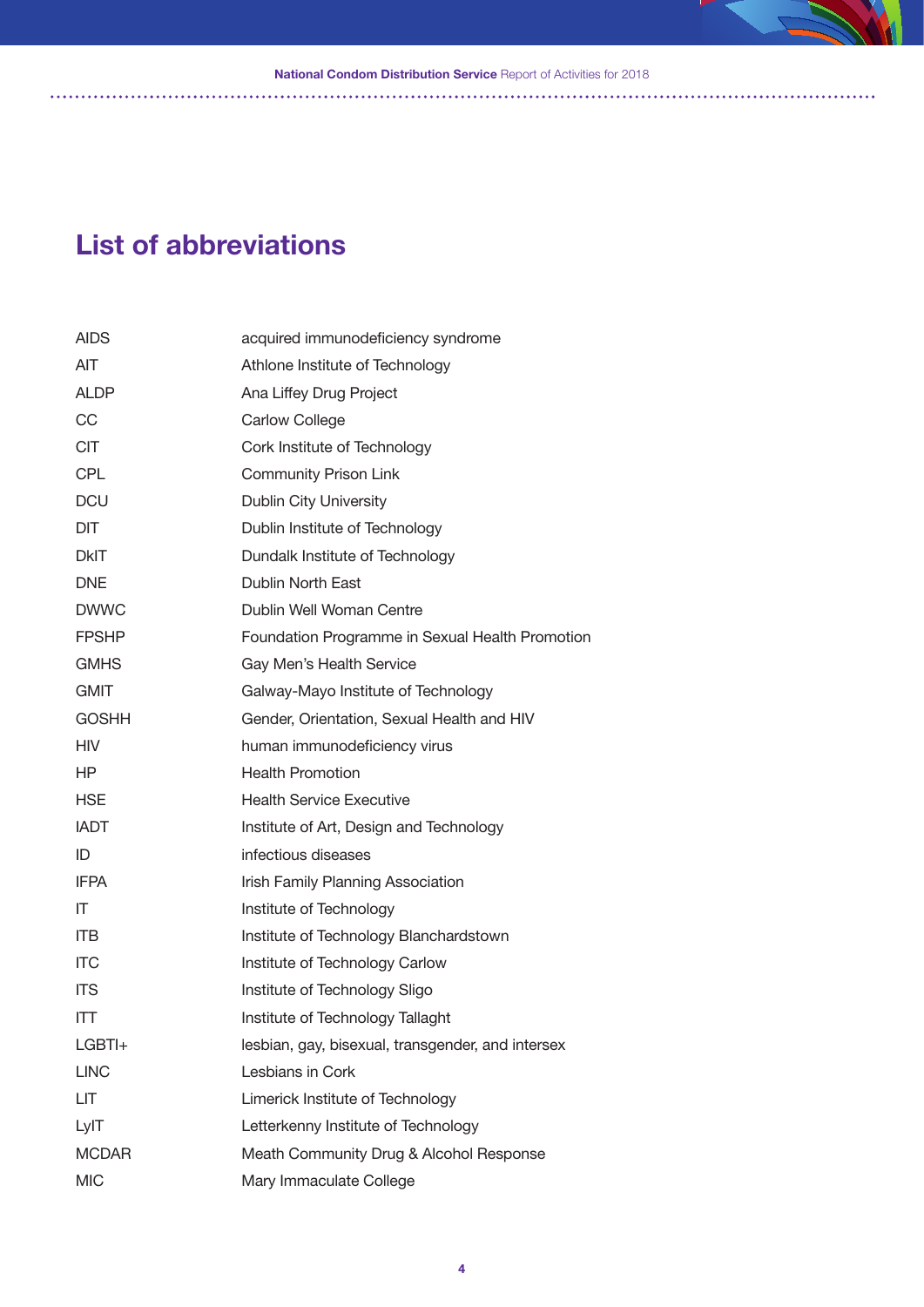#### **National Condom Distribution Service** Report of Activities for 2018

| <b>MRHP</b>   | Midland Regional Hospital Portlaoise         |
|---------------|----------------------------------------------|
| <b>MSM</b>    | men who have sex with men                    |
| MSW           | medical social work                          |
| <b>NCAD</b>   | National College of Art and Design           |
| <b>NCDS</b>   | <b>National Condom Distribution Service</b>  |
| <b>NCI</b>    | National College of Ireland                  |
| <b>NGO</b>    | non-governmental organisation                |
| <b>NUIG</b>   | National University of Ireland Galway        |
| <b>OLOL</b>   | Our Lady of Lourdes Hospital                 |
| <b>PLWHIV</b> | people living with HIV                       |
| <b>RAG</b>    | Raise and Give                               |
| <b>RCSI</b>   | Royal College of Surgeons in Ireland         |
| <b>SAC</b>    | St Angela's College                          |
| SHAG          | Sexual Health Awareness and Guidance         |
| <b>SHC</b>    | student health centre                        |
| <b>SHCPP</b>  | Sexual Health and Crisis Pregnancy Programme |
| SHIFT         | Sexual Health in First Term                  |
| <b>SIVUH</b>  | South Infirmary Victoria University Hospital |
| STI           | sexually transmitted infection               |
| SU            | student union                                |
| <b>SVUH</b>   | St Vincent's University Hospital             |
| <b>TIRC</b>   | Tralee International Resource Centre         |
| <b>UCC</b>    | <b>University College Cork</b>               |
| <b>UCD</b>    | University College Dublin                    |
| UHG           | University Hospital Galway                   |
| UHL           | University Hospital Limerick                 |
| <b>UHW</b>    | University Hospital Waterford                |
| UL            | University of Limerick                       |
| <b>USI</b>    | Union of Students in Ireland                 |
| <b>WAD</b>    | World AIDS Day                               |
| <b>WCFE</b>   | Waterford College of Further Education       |
| <b>WIT</b>    | Waterford Institute of Technology            |
| <b>YHS</b>    | Youth Health Service                         |
| <b>YRAE</b>   | youthreach and adult education               |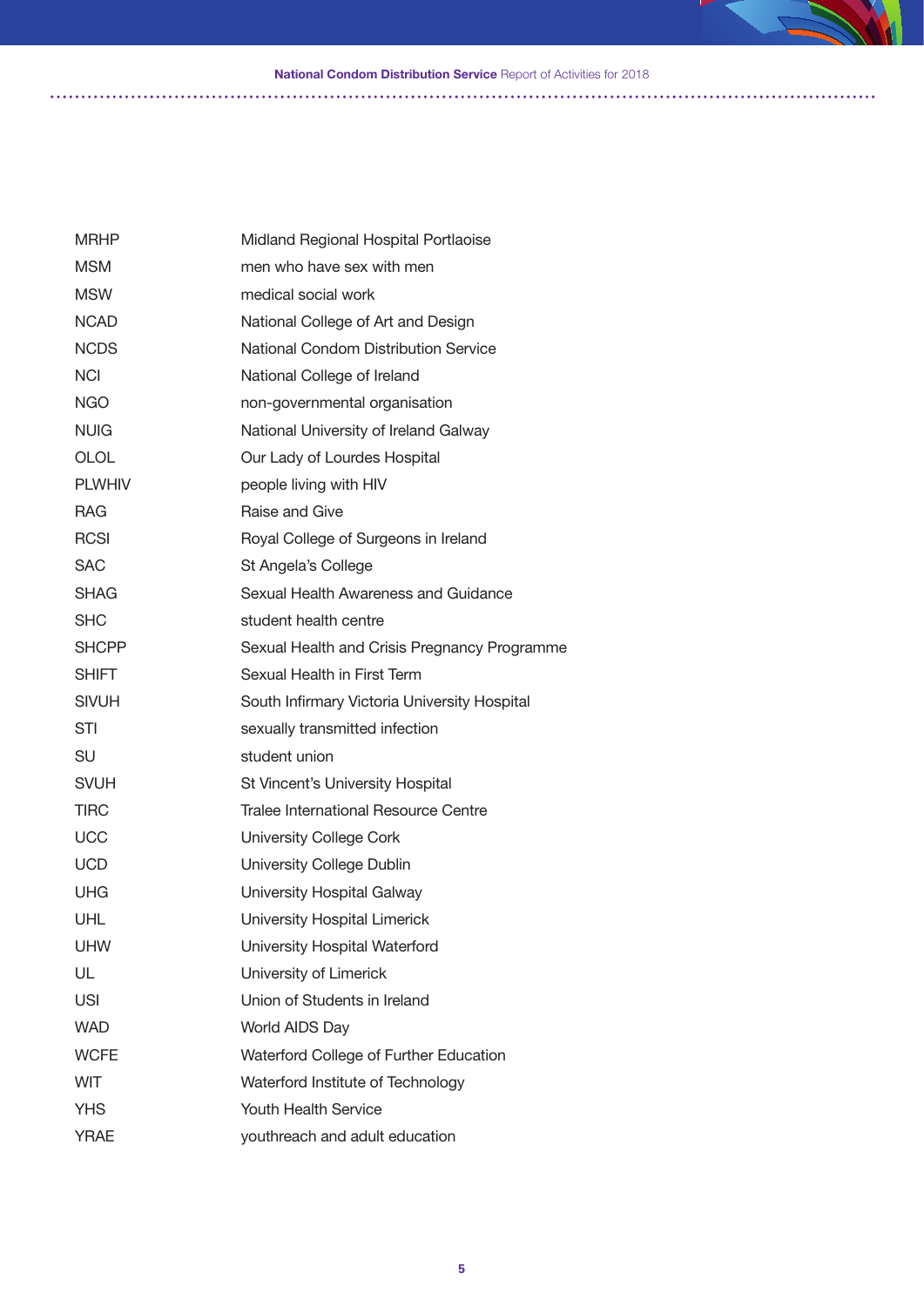# **1. Introduction**

The National Condom Distribution Service (NCDS) was established by the HSE Sexual Health and Crisis Pregnancy Programme (SHCPP) in October 2015 to help meet the strategic aims of the National Sexual Health Strategy 2015–2020,<sup>1</sup> namely to improve sexual health and wellbeing and reduce negative sexual health outcomes, such as sexually transmitted infections (STIs) and crisis pregnancies.

The NCDS functions as a central point for distributing free condoms and lubricant sachets to HSE services and other organisations working directly with individuals and groups who may be at increased risk of negative sexual health outcomes. These groups are listed in the strategy. The NCDS also provides condoms and lubricant sachets to support sexual health promotional campaigns and educational initiatives.

To order from the NCDS, organisations must first register with the SHCPP for approval. Once approved, organisations create an account with healthpromotion.ie and order condoms and lubricant sachets from the website as required. All orders are approved by the SHCPP before being sent to the organisations.

# **2. About this report**

This report presents information on the activities of the NCDS from 1 January to 31 December 2018. The information presented in this report is based on (1) data provided by the services and organisations in their application forms to the NCDS; (2) logistical information recorded by Store-All Logistics, the company responsible for distributing the products; and (3) monitoring information completed by the services and organisations at the request of the SHCPP.

The report provides information on:

- Services and organisations that ordered condoms and lubricant from the NCDS in 2018 and the groups they work with
- The number of products ordered in 2018 by services and organisations
- Distribution of condoms and lubricants by services and organisations in 2018.

<sup>1</sup> Department of Health (2015) *National Sexual Health Strategy 2015–2020*. Dublin: Department of Health.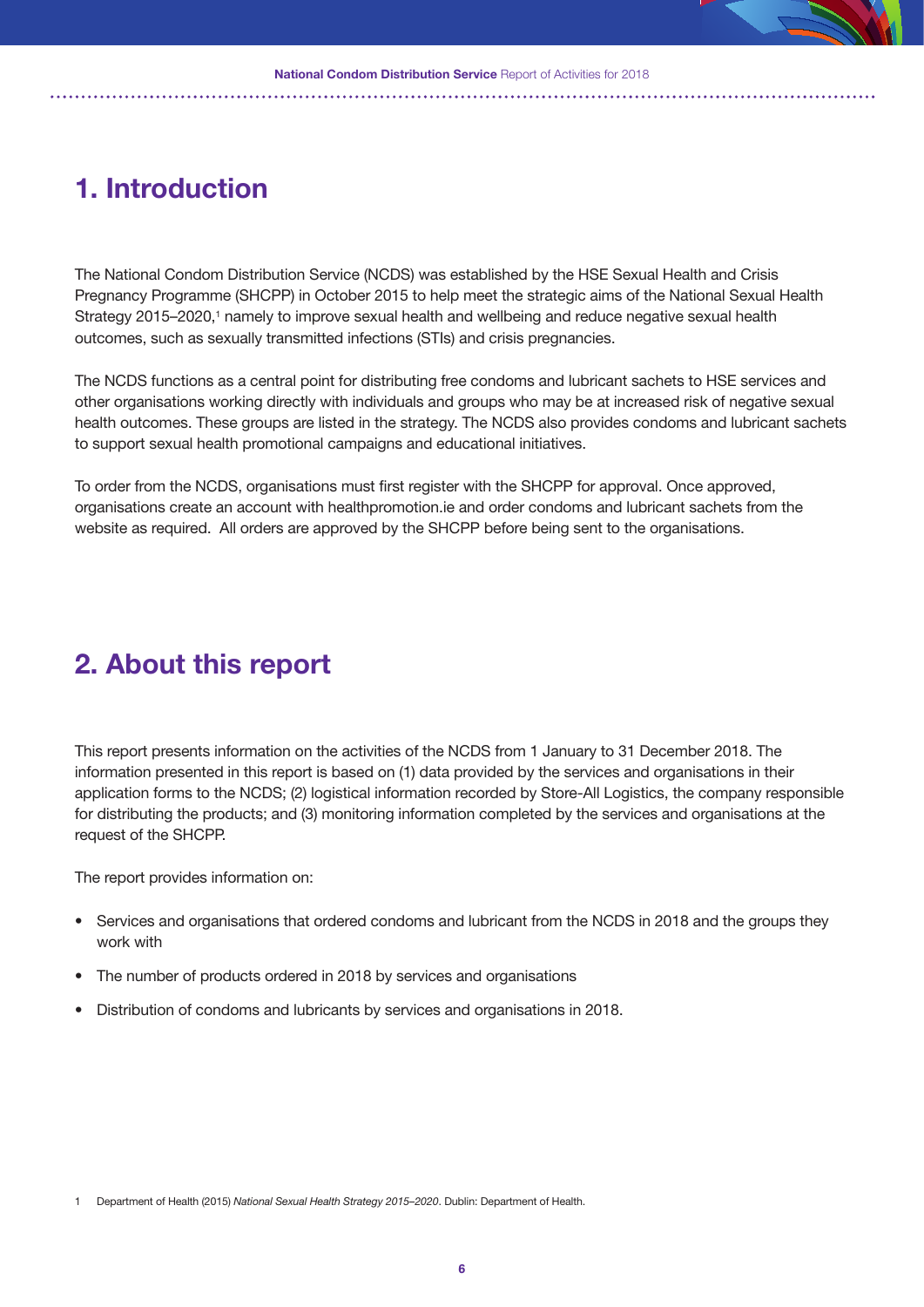# **3. Profile of services and organisations**

Between January and December 2018, some 67 services and organisations ordered condoms from the NCDS. This included 28 student unions (SUs) and student health centres (SHCs), 22 non-governmental organisations (NGOs)/community organisations, 16 statutory services, and 1 private social care provider. The majority (56 services) also ordered lubricant sachets during 2018.

Fifty-nine services and organisations operate on a single county or regional basis, covering 21 counties in Ireland. Eight services and organisations operate on a national basis.

### **Statutory services**

Sixteen statutory services<sup>2</sup> ordered products from the NCDS during 2018. Fourteen of these services are HSE services, while two are affiliated with Tusla – Child and Family Agency (see Table 3.1). Among the 14 HSE services, nine are clinical services and five are non-clinical services.

#### **• HSE clinical services**

Nine clinical services ordered products from the NCDS in 2018. These services include the Gay Men's Health Service (GMHS) Clinic in Dublin; the Youth Health Service (YHS) in Cork; the Infectious Diseases (ID) Clinic at St Vincent's University Hospital (SVUH), Dublin; and STI clinics based in hospitals in Counties Cork, Galway, Laois, Limerick, Louth and Waterford, some of which operate satellite services to nearby towns.

All clinical services planned to distribute condoms to clinic patients. For most of these services, clinic patients comprised the general public, although four services cited specific at-risk groups as the intended target for their condom distribution activities. These groups include men who have sex with men (MSM), people living with HIV (PLWHIV), students, and young people.

### **• HSE non-clinical services**

Five non-clinical services ordered products from the NCDS in 2018. These included Health Promotion Units in Longford and Louth; the GMHS Outreach Programme; one medical social work department (MSW Dept) based in Our Lady of Lourdes Hospital (OLOL), Louth; and the SHCPP via the company Headcase Marketing. Headcase Marketing operates the SHCPP's sexual health outreach programme aimed at young people aged 18–30 years. This was formerly the Johnny's Got You Covered sexual health promotion campaign (2012–August 2018). Since September 2018, it has been replaced by the #RespectProtect campaign, with the sexualwellbeing.ie brand.

Non-clinical services planned to distribute to a broad range of groups considered to be at increased risk of negative sexual health outcomes. These included MSM, the lesbian, gay, bisexual, transgender, and intersex (LGBTI+) community more broadly, and young adults, as well as the general public.

Statutory services refer to services/organisations that are established by legislation (e.g. HSE, Tusla) and are financed and provided by the State.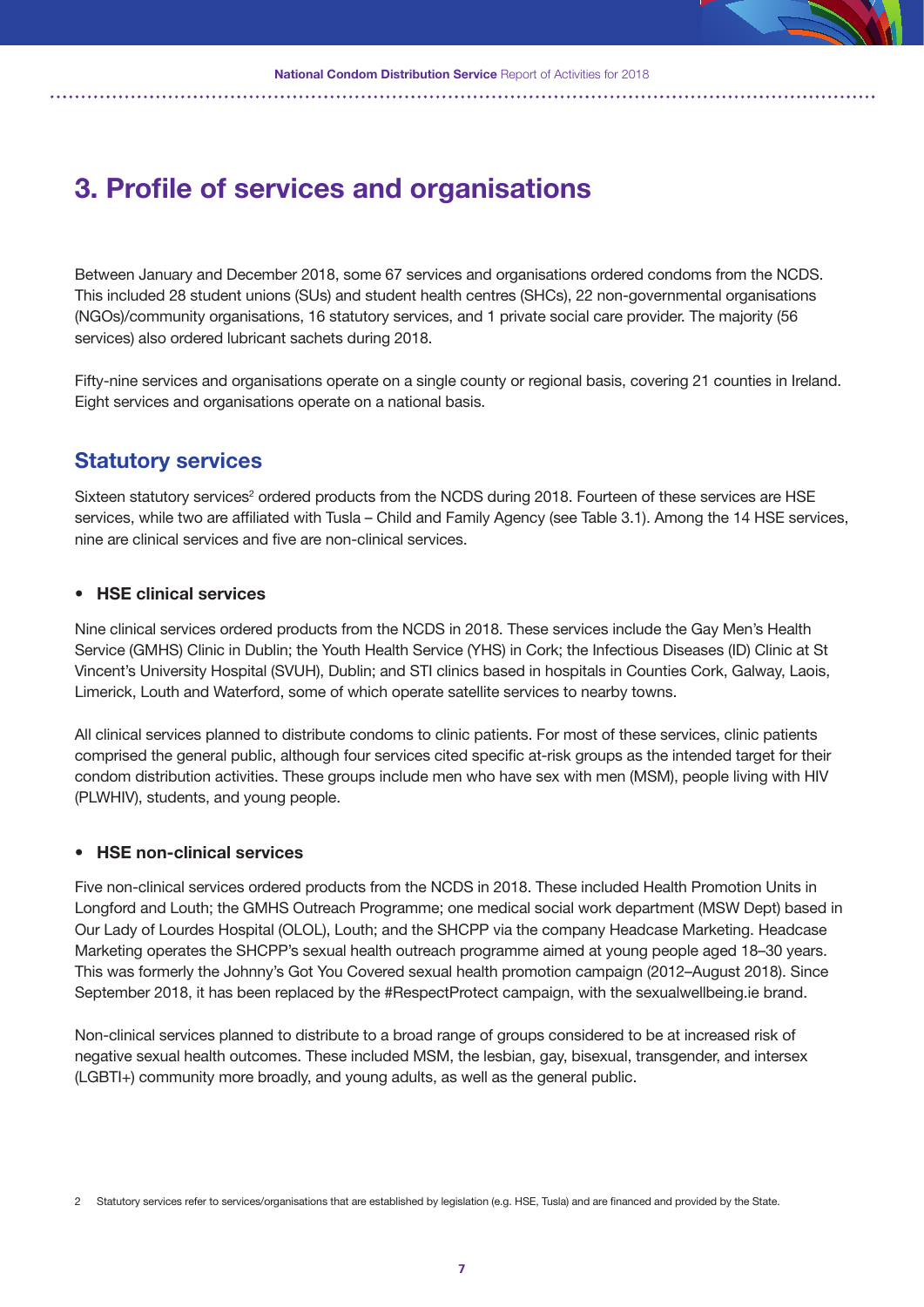#### **• Tusla – Child and Family Agency**

Two Tusla services ordered products from the NCDS in 2018. These include the Aftercare Service, based in Cavan, as part of the Dublin North East Tusla area, and the Tullow Area Schools Completion Programme (SCP) in Carlow. While the Aftercare Service intended to provide condoms to the adults who have left care, the Tullow Area SCP planned to use the condoms for demonstration and educational purposes with young people and students.

|                | <b>HSE clinical services</b>              | At-risk group/target audience            |
|----------------|-------------------------------------------|------------------------------------------|
| 1              | <b>GMHS Clinic, Dublin</b>                | <b>MSM</b>                               |
| 2              | <b>HIV/STI Clinic, UHG</b>                | <b>Clinic patients</b>                   |
| 3              | ID Clinic, SVUH, Dublin                   | Clinic patients, PLWHIV                  |
| $\overline{4}$ | STI Clinic, MRHP, Laois                   | <b>Clinic patients</b>                   |
| 5              | STI Clinic, SIVUH, Cork                   | <b>Clinic patients</b>                   |
| 6              | <b>STI Clinic, UHW</b>                    | Students, MSM, general public            |
| $\overline{7}$ | STI Clinics, Dublin North East*           | <b>Clinic patients</b>                   |
| 8              | STI Clinics, UHL <sup>+</sup>             | Clinic patients                          |
| 9              | <b>YHS, Cork</b>                          | Young people                             |
|                | <b>HSE non-clinical services</b>          |                                          |
| 10             | <b>GMHS Outreach, Dublin</b>              | <b>MSM</b>                               |
| 11             | HSE HP, Longford                          | General public, LGBTI+                   |
| 12             | <b>HSE HP, Louth</b>                      | <b>FPSHP</b> participants                |
| 13             | MSW Dept, OLOL, Louth                     | Service patients, including young adults |
| 14             | SHCPP (via Headcase Marketing) (national) | Young people, MSM                        |
| <b>Tusla</b>   |                                           |                                          |
| 15             | Aftercare Service, Cavan <sup>+</sup>     | Adult care leavers                       |
| 16             | <b>Tullow Area SCP, Carlow</b>            | Young people, students                   |

**Table 3.1: Statutory services that ordered products from the NCDS in 2018**

\* STI Clinics in HSE Dublin North East (DNE) includes clinics in Monaghan General Hospital; Our Lady of Lourdes Hospital, Drogheda; and Louth County Hospital, Dundalk.

† STI Clinics in University Hospital Limerick also include satellite clinics in Nenagh and Ennis.

‡ The catchment area for this service includes Cavan and Monaghan.

UHG = University Hospital Galway; SVUH = St Vincent's University Hospital; PLWHIV = people living with HIV; MRHP = Midland Regional Hospital Portlaoise; SIVUH = South Infirmary Victoria University Hospital; UHW = University Hospital Waterford; UHL = University Hospital Limerick; OLOL = Our Lady of Lourdes Hospital: HP = Health Promotion; FPSHP = Foundation Programme in Sexual Health Promotion; SCP = Schools Completion Programme.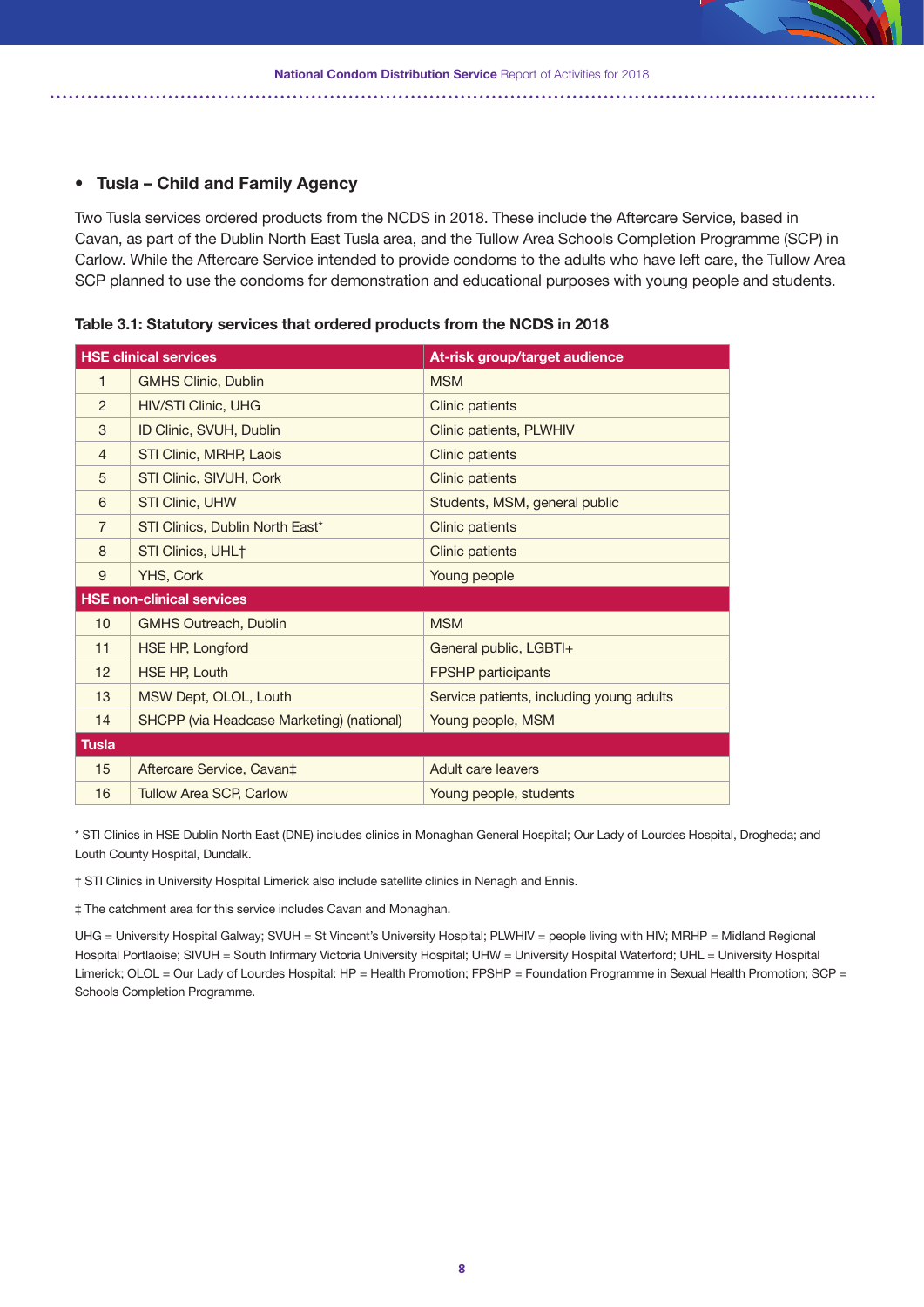### **NGOs/community organisations**

Twenty-two NGOs/community organisations ordered products from the NCDS in 2018 (see Table 3.2). These organisations work with a range of different at-risk groups, including the LGBTI+ community, migrant populations, sex workers, young people, people living with HIV and/or STIs and hepatitis, MSM, homeless people, and people experiencing addiction issues. Some organisations also planned to provide condoms to the general public, while others used them during training/educational sessions with service users.

| <b>Organisation</b> |                                              | At-risk group/target audience                                                                        |
|---------------------|----------------------------------------------|------------------------------------------------------------------------------------------------------|
| 1                   | AIDS West, Galway*                           | LGBTI+, migrants, sex workers, general public                                                        |
| 2                   | AkiDwA (national)                            | Female asylum seekers                                                                                |
| 3                   | Ana Liffey Drug Project Midwest, Limerick    | Drug users, sex workers                                                                              |
| $\overline{4}$      | Chrysalis Community Drug Project, Dublin     | Female sex workers                                                                                   |
| 5                   | Donegal Women's Centre                       | Young women (from various at-risk groups)                                                            |
| 6                   | Dublin Well Woman Centre                     | Women, students                                                                                      |
| $\overline{7}$      | Fatima Health Project, Dublin                | Project participants                                                                                 |
| 8                   | Foróige (national)                           | Professional training participants                                                                   |
| 9                   | Fusion CPL, Dublin                           | Individuals recovering or recovered from addiction                                                   |
| 10                  | <b>Gay Project Cork</b>                      | <b>MSM</b>                                                                                           |
| 11                  | GOSHH, Midwest†                              | People living with HIV/hepatitis, MSM, young people, sex workers,<br>LGBTI+, general public, parents |
| 12                  | Irish Family Planning Association (national) | Students, carers, youth workers, parents                                                             |
| 13                  | Lesbians in Cork                             | Lesbian and bisexual women, LGBTI+                                                                   |
| 14                  | Longford LGBT                                | $LGBTI+$                                                                                             |
| 15                  | <b>MCDAR Project</b>                         | Service users experiencing addiction/substance misuse issues                                         |
| 16                  | Novas Emergency Homeless Hostel, Kerry       | Homeless individuals                                                                                 |
| 17                  | One Family (national)                        | LGBTI+, migrants, single parent families, service users                                              |
| 18                  | Ruhama (national)                            | Female sex workers                                                                                   |
| 19                  | Sexual Health Centre, Cork                   | LGBTI+, migrants, general public                                                                     |
| 20                  | SpunOut.ie (national)                        | Young people                                                                                         |
| 21                  | Tinteán Housing Association, Waterford       | Homeless women, women with addiction issues, female sex<br>workers                                   |
| 22                  | Tralee International Resource Centre, Kerry  | Asylum seekers, refugees, wider international community                                              |

**Table 3.2: NGOs/community organisations that ordered products from the NCDS in 2018**

\* AIDS West operates in counties around Galway, including Mayo and Roscommon.

† Inclusive of Limerick, Clare and North Tipperary.

CPL = community prison link; GOSHH = Gender, Orientation, Sexual Health and HIV; MCDAR = Meath Community Drug & Alcohol Response.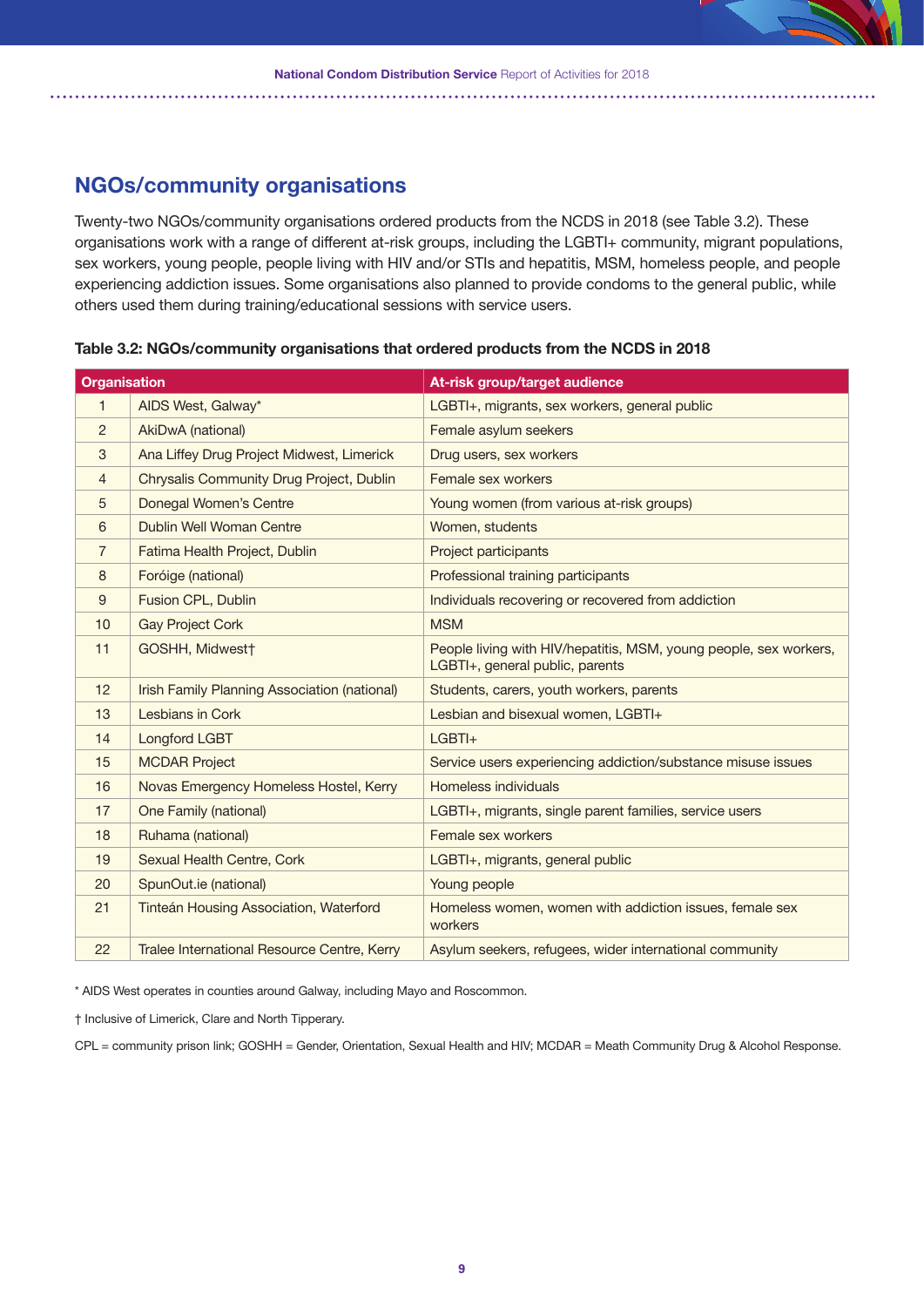

### **Student unions and student health centres**

Twenty-six student unions ordered products from the NCDS, while two student health centres based on university campuses also placed orders (see Table 3.3). The Union of Students in Ireland (USI) made an application to the NCDS both for itself and on behalf of its members, which includes 21 other student unions who ordered condoms during 2018. In addition, three student unions and one student council that are not members of USI ordered from the NCDS. These include unions/councils based in Mary Immaculate College (MIC), Limerick; University College Dublin (UCD); Royal College of Surgeons in Ireland (RCSI); and Waterford College of Further Education (WCFE).

| <b>USI</b>     |                                            | At-risk group/target audience |
|----------------|--------------------------------------------|-------------------------------|
| $\mathbf{1}$   | USI (national)                             | <b>Students</b>               |
| $\overline{2}$ | Athlone Institute of Technology            | <b>Students</b>               |
| 3              | Institute of Technology Blanchardstown*    | <b>Students</b>               |
| 4              | <b>Carlow College</b>                      | <b>Students</b>               |
| 5              | Cork Institute of Technology               | <b>Students</b>               |
| 6              | <b>DCU</b>                                 | <b>Students</b>               |
| 7              | Dublin Institute of Technology+            | <b>Students</b>               |
| 8              | Dundalk Institute of Technology            | <b>Students</b>               |
| 9              | Galway-Mayo Institute of Technology        | <b>Students</b>               |
| 10             | IADT, Dún Laoghaire, Dublin                | <b>Students</b>               |
| 11             | Institute of Technology Carlow             | <b>Students</b>               |
| 12             | Institute of Technology Sligo              | <b>Students</b>               |
| 13             | Institute of Technology Tallaght‡          | <b>Students</b>               |
| 14             | Institute of Technology Tralee             | <b>Students</b>               |
| 15             | Letterkenny Institute of Technology        | <b>Students</b>               |
| 16             | Limerick Institute of Technology           | <b>Students</b>               |
| 17             | National College of Art and Design, Dublin | <b>Students</b>               |
| 18             | National College of Ireland, Dublin        | <b>Students</b>               |
| 19             | <b>NUIG</b>                                | <b>Students</b>               |
| 20             | St Angela's College, NUIG                  | <b>Students</b>               |
| 21             | <b>UCC</b>                                 | <b>Students</b>               |
| 22             | Waterford Institute of Technology          | <b>Students</b>               |
| Independent    |                                            |                               |
| 23             | MIC, Limerick                              | <b>Students</b>               |
| 24             | RCSI, Dublin                               | <b>Students</b>               |
| 25             | <b>UCD</b>                                 | <b>Students</b>               |
| 26             | <b>WCFE Student Council</b>                | <b>Students</b>               |
|                | <b>Student health centres</b>              |                               |
| 27             | Student Health Centre, DCU                 | <b>Students</b>               |
| 28             | Student Health Centre, UL                  | <b>Students</b>               |

#### **Table 3.3: Student unions and student health centres that ordered products from the NCDS in 2018**

\* In Jan 2019, this was renamed the Technological University Dublin – Blanchardstown Campus.

† In Jan 2019, this was renamed the Technological University Dublin.

‡ In Jan 2019, this was renamed the Technological University Dublin – Tallaght Campus.

DCU = Dublin City University; IADT = Institute of Art, Design and Technology; NUIG = National University of Ireland Galway; UCC = University College Cork; UL = University of Limerick.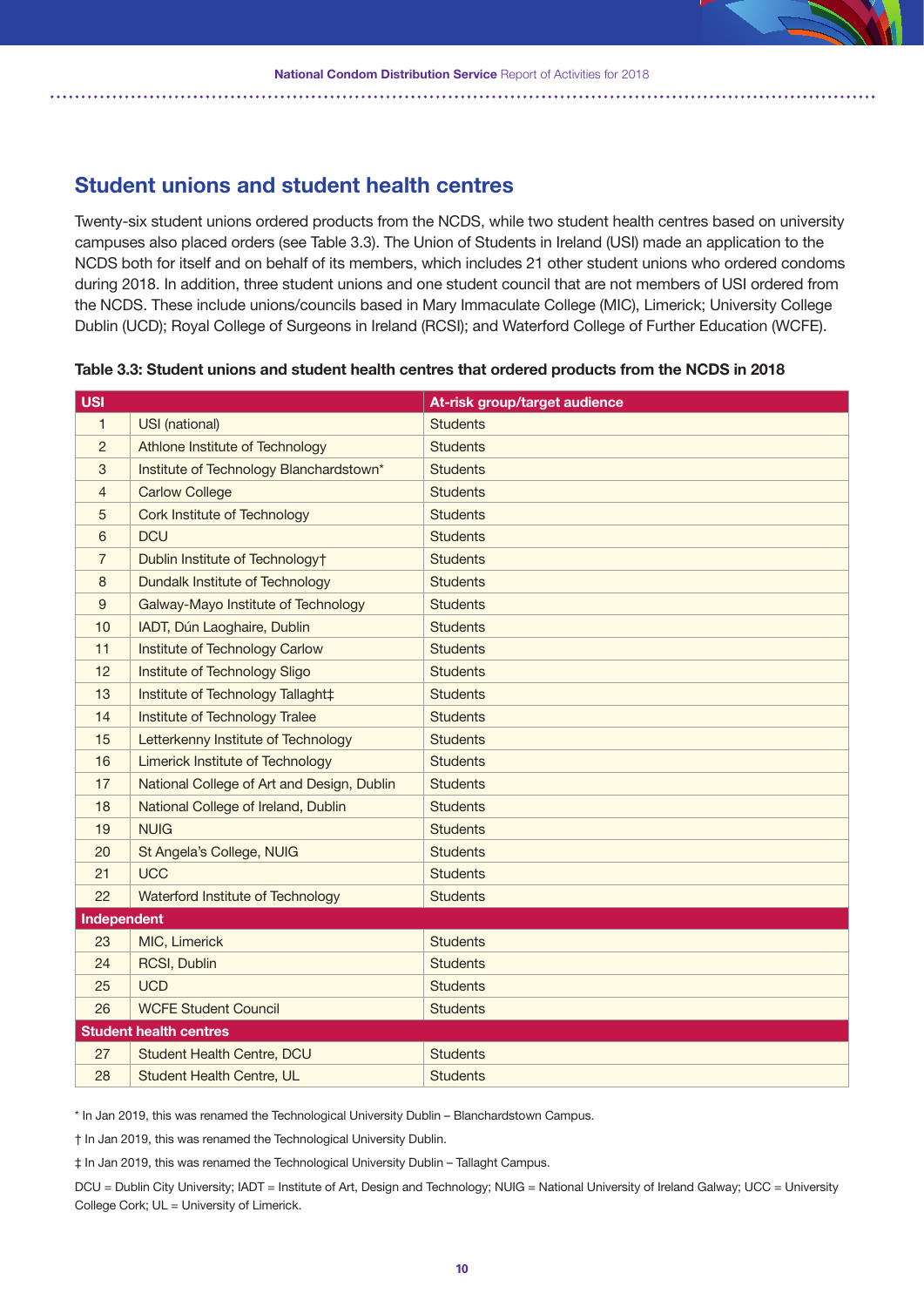

### **Private social care providers**

One private social care provider ordered products from the NCDS in 2018. The provider, 24hr Care Services, planned to distribute condoms to young men in their care (see Table 3.4). The Residential Division of 24hr Care Services, which ordered the condoms, provides a residential service for young people who are experiencing emotional and behavioural difficulties and have previous had placements in foster or family living which has broken down.

#### **Table 3.4: Private social care providers that ordered from the NCDS in 2018**

| <b>Organisation</b> |                           | At-risk group/target audience |
|---------------------|---------------------------|-------------------------------|
|                     | 24hr Care Services, Meath | Young men in care             |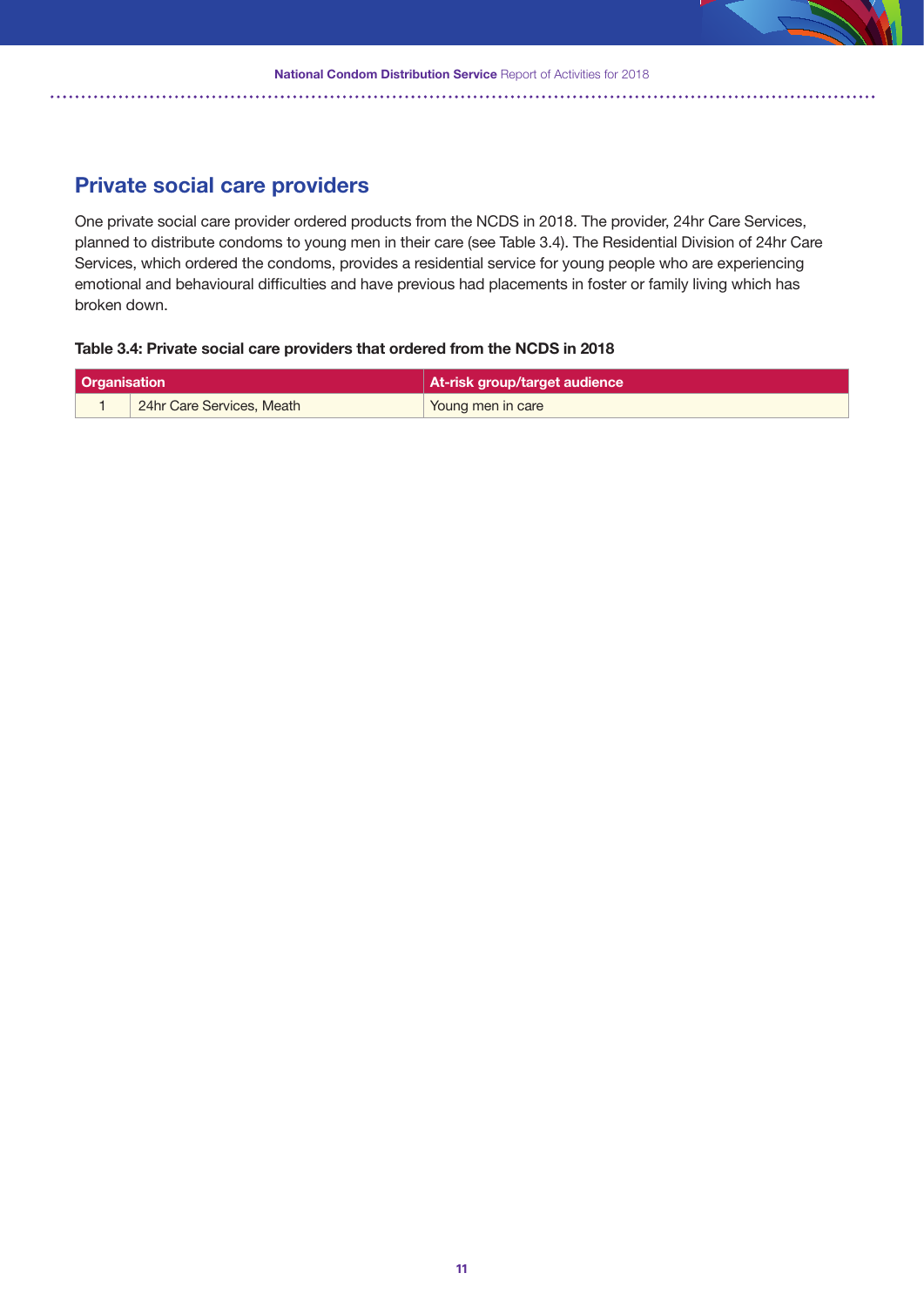# **4. Quantities of products ordered by services and organisations**

This section provides information on the quantities of products ordered by services and organisations from the NCDS. The information was provided by the logistics company responsible for distributing the condoms and lubricant sachets to the HSE services and organisations.

### **Total products ordered**

### **Condoms**

In 2018, some 409,319 condoms were ordered from the NCDS (see Table 4.1). Statutory services accounted for the greatest source of demand as regards condoms from the NCDS and ordered 60.5% of the total number of condoms ordered in 2018 (see Figure 4.1). Condom orders from student unions and student health centres accounted for 20.8% of the total. NGOs and community organisations increased their share of the total amount of condoms ordered in 2018, accounting for 18.6% of orders.

### **Lubricant sachets**

A total of 287,565 lubricant sachets were ordered from the NCDS in 2018 (see Table 4.1). Similar to condom orders, statutory services placed the greatest demand on the NCDS for lubricant sachets in 2018, which is 72.4% of the total number ordered (see Figure 4.2). Student unions and student health centres ordered 15.1% of the total and were the second largest source of orders for lubricant sachets. NGOs and community organisations accounted for 12.5% of lubricant sachets ordered in 2018, almost equalling student unions and student health centres. No orders for lubricant sachets were placed by private social care providers.

| <b>Sector</b>                             | <b>Condoms</b> | % of total | <b>Lubricant</b> | % of total |
|-------------------------------------------|----------------|------------|------------------|------------|
| <b>Statutory services</b>                 | 247,677        | 60.5       | 208,186          | 72.4       |
| NGOs/community organisations              | 76.272         | 18.6       | 36,060           | 12.5       |
| Student unions and student health centres | 85,270         | 20.8       | 43,319           | 15.1       |
| Private social care providers             | 100            | $<$ 1      | 0                | 0.0        |
| <b>Total</b>                              | 409.319        | 100        | 287,565          | 100        |

#### **Table 4.1: Quantity of condoms and lubricant sachets ordered from the NCDS in 2018**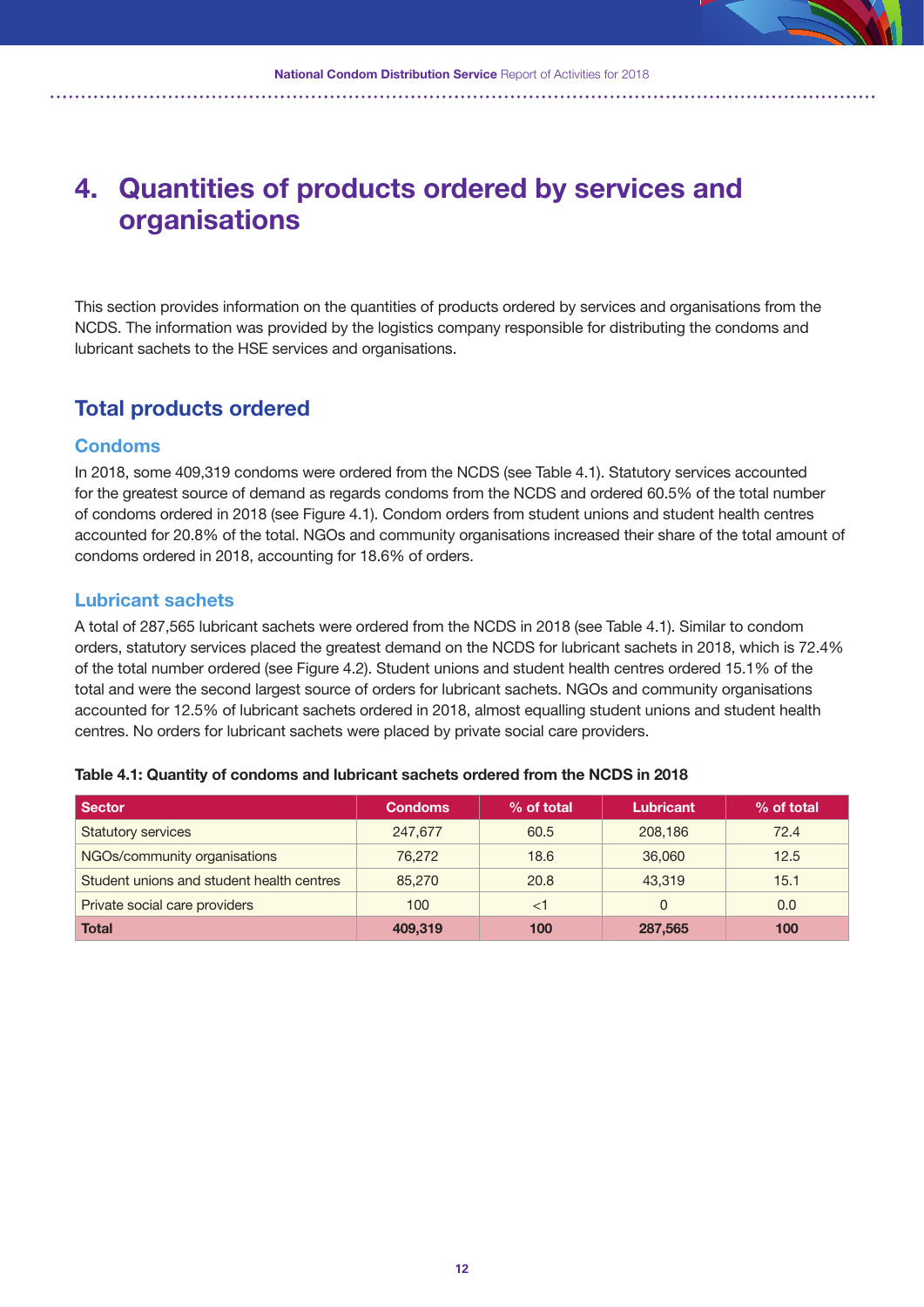

### **Figure 4.1: Proportion of condoms ordered by sector type**



### **Figure 4.2: Proportion of lubricant sachets ordered by sector type**



### **Statutory services**

### **Condoms**

Statutory services ordered 247,677 condoms in 2018 (see Table 4.2 and Figure 4.3). Almost one-half were ordered by the GMHS Outreach service, while 22% was ordered by the GMHS Clinic in Dublin. Together, both services accounted for 70% of condoms ordered from the NCDS. Eighteen per cent were ordered by the SHCPP via Headcase Marketing.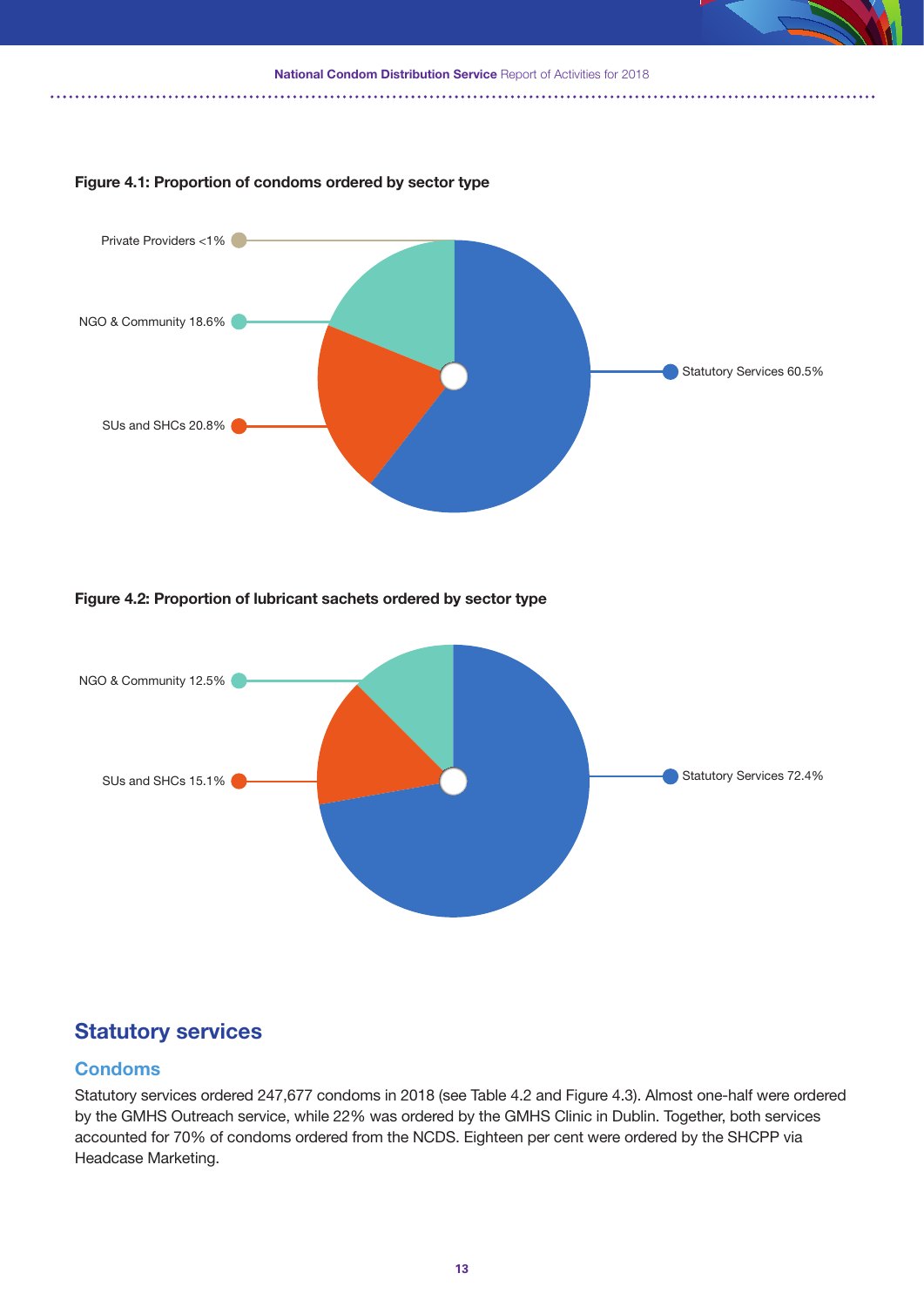

|                | <b>HSE clinical services</b>                     | <b>Condoms</b> | % of total sector orders |
|----------------|--------------------------------------------------|----------------|--------------------------|
| $\mathbf{1}$   | <b>GMHS Clinic, Dublin</b>                       | 54,500         | 22                       |
| $\overline{2}$ | STI Clinic, SIVUH, Cork                          | 7,614          | 3                        |
| 3              | STI Clinics, UHL                                 | 7,500          | 3                        |
| $\overline{4}$ | <b>STI Clinic, UHW</b>                           | 2,500          | 1                        |
| 5              | STI Clinic, MRHP, Laois                          | 2,476          | $\mathbf{1}$             |
| 6              | YHS, Cork                                        | 2,000          | <1                       |
| $\overline{7}$ | STI Clinics, Dublin North East                   | 1,450          | <1                       |
| 8              | <b>HIV/STI Clinic, UHG</b>                       | 1,000          | <1                       |
| 9              | ID Clinic, SVUH, Dublin                          | 432            | <1                       |
|                | <b>HSE</b> clinical total                        | 79,472         | 32                       |
|                | <b>HSE non-clinical services</b>                 |                |                          |
| 10             | <b>GMHS Outreach, Dublin</b>                     | 118,000        | 48                       |
| 11             | <b>SHCPP</b> (via Headcase Marketing) (national) | 45,583         | 18                       |
| 12             | <b>HSE HP, Longford</b>                          | 1,872          | <1                       |
| 13             | MSW Dept, OLOL, Louth                            | 1,000          | <1                       |
| 14             | <b>HSE HP, Louth</b>                             | 300            | <1                       |
|                | <b>HSE</b> non-clinical total                    | 166,755        | 67                       |
| <b>Tusla</b>   |                                                  |                |                          |
| 15             | Aftercare Service, Cavan                         | 950            | <1                       |
| 16             | Tullow Area SCP, Carlow                          | 500            | <1                       |
| Tusla total    |                                                  | 1,450          | $\leq$ 1                 |
|                | <b>Statutory services total</b>                  | 247,677        | 100                      |

#### **Table 4.2: Quantity of NCDS condoms ordered by statutory services in 2018**

**Figure 4.3: Proportion of condoms ordered by statutory services as a share of the sector total**



HP = Health Promotion; MSW = Medical Social Work.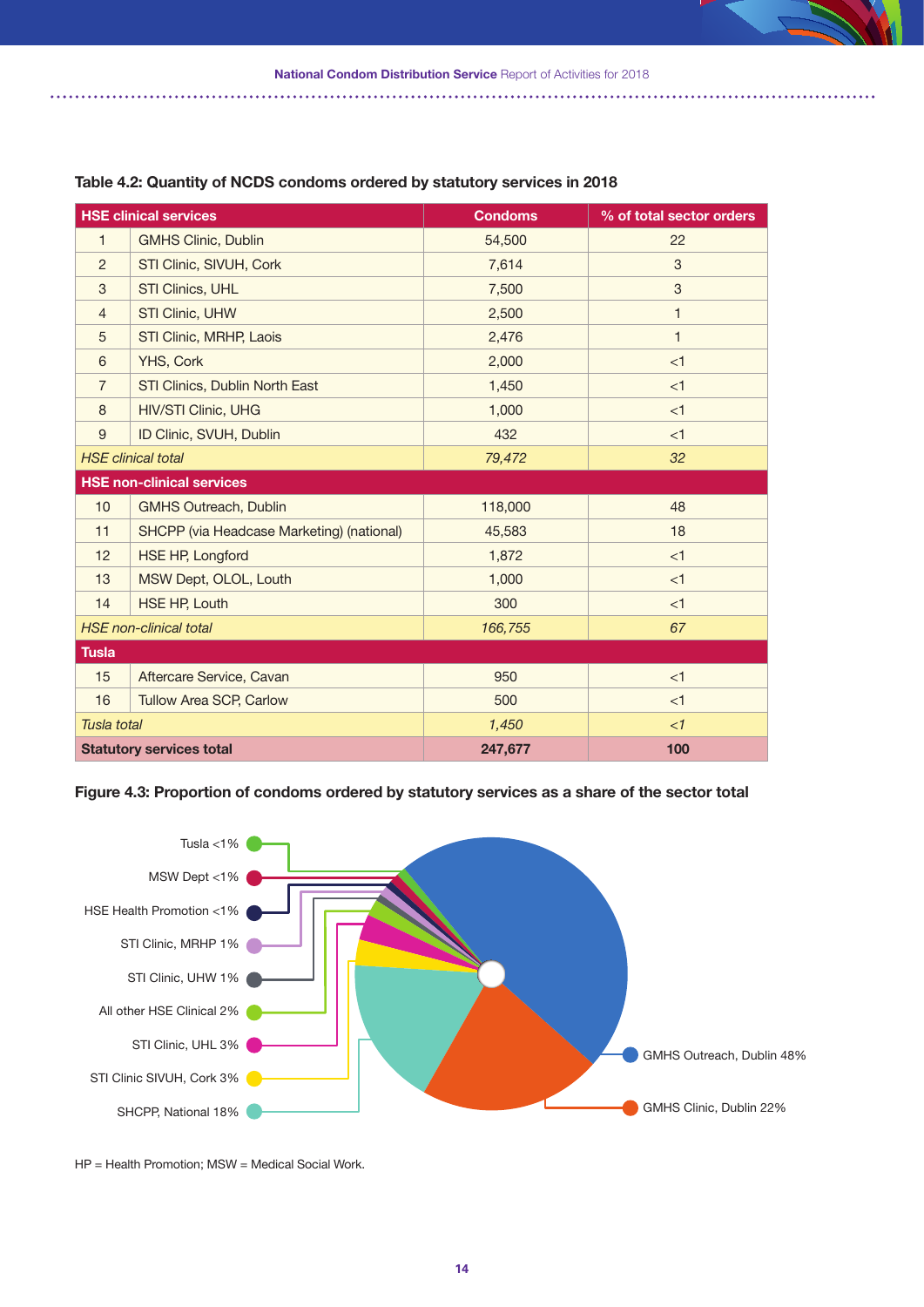### **Lubricant sachets**

Statutory services ordered 208,186 lubricant sachets in 2018 (see Table 4.3 and Figure 4.4). The GMHS ordered 82% of the total quantity of lubricant sachets ordered by statutory services in 2018, with the GMHS Dublin Clinic accounting for 22% and the Outreach service accounting for 60%.The SHCPP ordered 13% of the statutory total in 2018.

**Table 4.3: Quantity of NCDS lubricant sachets ordered by statutory services in 2018**

|                 | <b>HSE clinical services</b>              | <b>Lubricant</b> | % of total sector orders |
|-----------------|-------------------------------------------|------------------|--------------------------|
| $\mathbf{1}$    | <b>GMHS Clinic, Dublin</b>                | 45,400           | 22                       |
| $\overline{2}$  | STI Clinic, SIVUH, Cork                   | 3,432            | $\overline{2}$           |
| 3               | <b>HIV/STI Clinic, UHG</b>                | 1,500            | $\leq$ 1                 |
| $\overline{4}$  | YHS, Cork                                 | 1,000            | <1                       |
| 5               | STI Clinics, UHL                          | 500              | <1                       |
| 6               | STI Clinic, UHW                           | 400              | < 1                      |
| $\overline{7}$  | STI Clinics, Dublin North East            | 200              | <1                       |
| 8               | ID Clinic, SVUH, Dublin                   | 144              | <1                       |
|                 | <b>HSE</b> clinical total                 | 52,576           | 25                       |
|                 | <b>HSE non-clinical services</b>          |                  |                          |
| 9               | <b>GMHS Outreach, Dublin</b>              | 125,396          | 60                       |
| 10 <sup>1</sup> | SHCPP (via Headcase Marketing) (national) | 27,900           | 13                       |
| 11              | <b>HSE HP, Longford</b>                   | 864              | $\leq$ 1                 |
| 12              | MSW Dept, OLOL, Louth                     | 500              | $<$ 1                    |
|                 | <b>HSE</b> non-clinical total             | 154,660          | 74                       |
| <b>Tusla</b>    |                                           |                  |                          |
| 13              | Aftercare Service, Cavan                  | 950              | <1                       |
| Tusla total     |                                           | 950              | $\leq$ 1                 |
|                 | <b>Statutory services total</b>           | 208,186          | 100                      |

**Figure 4.4: Proportion of lubricant sachets ordered by statutory services as a share of the sector total**

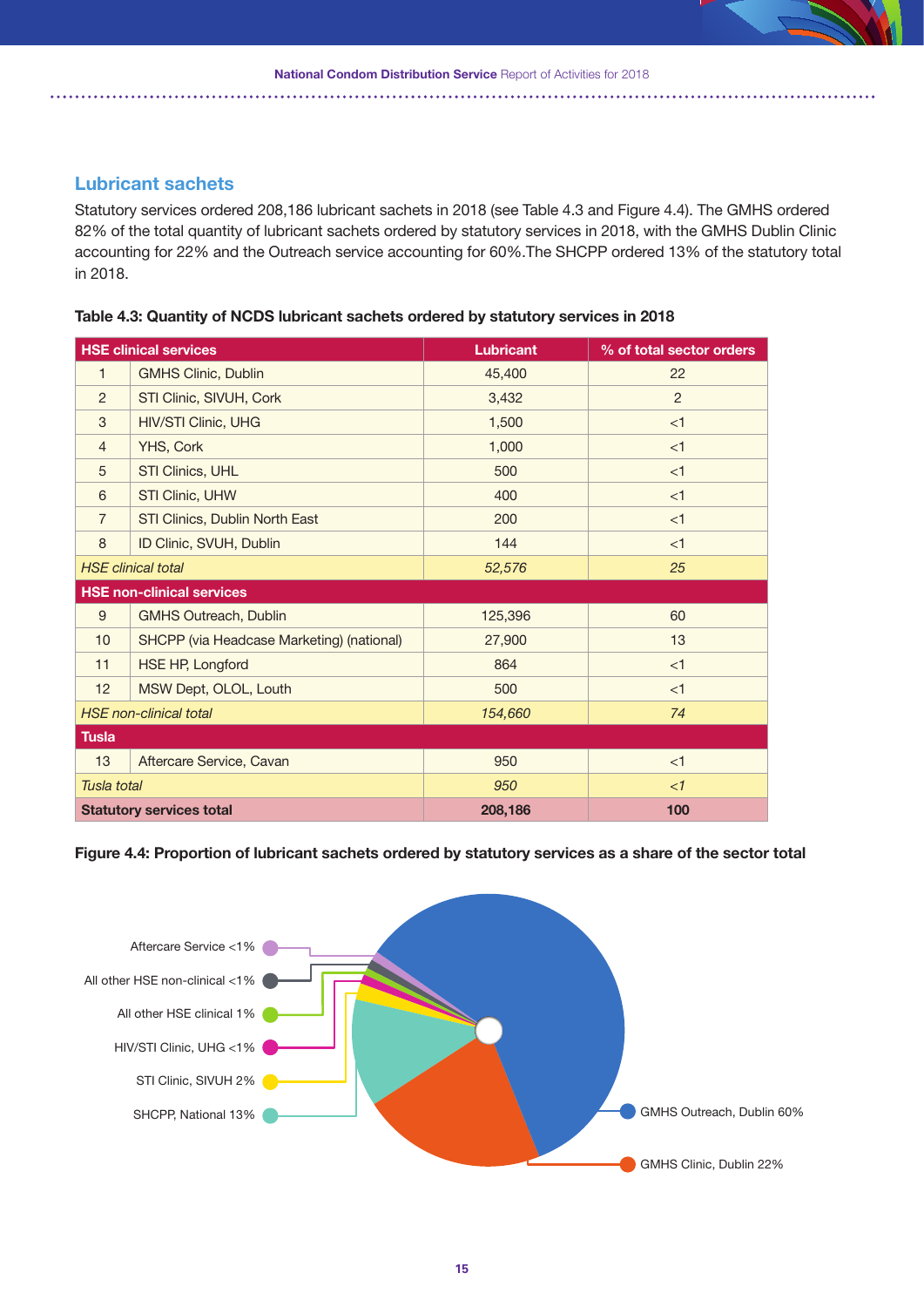### **NGOs/community organisations**

### **Condoms**

NGOs and community organisations ordered 76,272 condoms in 2018 (see Table 4.4 and Figure 4.5). The Sexual Health Centre in Cork, AIDS West in Galway, and GOSHH in the Midwest ordered 62% of the total number of condoms ordered by NGOs and community organisations in 2018.

**NGO/community organisation Condoms % of total sector orders** 1 Sexual Health Centre, Cork 24,186 32 2 AIDS West, Galway 14,458 19 3 GOSHH, Midwest 2008 11 8,264 11 4 Gay Project Cork 5,000 7 5 Tralee International Resource Centre 4,722 6 6 Dublin Well Woman Centre **1988** 1 3,882 5 7 AkiDwA (national) 3,160 4 8 SpunOut.ie (national) 2,000 3 9 | Irish Family Planning Association (national) | 2,000 | 3 10 Ana Liffey Drug Project Midwest, Limerick 1,200 1,200 2 11 Donegal Women's Centre 1,000 1 12 Fatima Health Project, Dublin 1,000 1 13 One Family (national) 1,000 1 14 Ruhama (national) 1,000 1 1,000 1 15 Novas, Emergency Homeless Hostel, Kerry 1950 1960 1961 1971 16 Lesbians in Cork **16 Corp. 1999 16 Corp. 1999 16 Corp. 1999 16 Corp. 1999 16 Corp. 1999 16 Corp. 1999 16 Corp. 1999 16 Corp. 1999 16 Corp. 1999 16 Corp. 1999 16 Corp. 1999 16 Corp. 1999 16 Corp.** 17 Chrysalis Community Drug Project, Dublin 500 500 <1 18 Tinteán Housing Association, Waterford 500 500 <1 19 Foróige (national) 300 <1 20 MCDAR Project 20 300 <1 21 **Fusion CPL, Dublin 200 200 41 CH 200 41** 22 Longford LGBT 100 100 <1 **NGO/community organisation total 76,272 100**

**Table 4.4: Quantity of NCDS condoms ordered by NGOs/community organisations in 2018**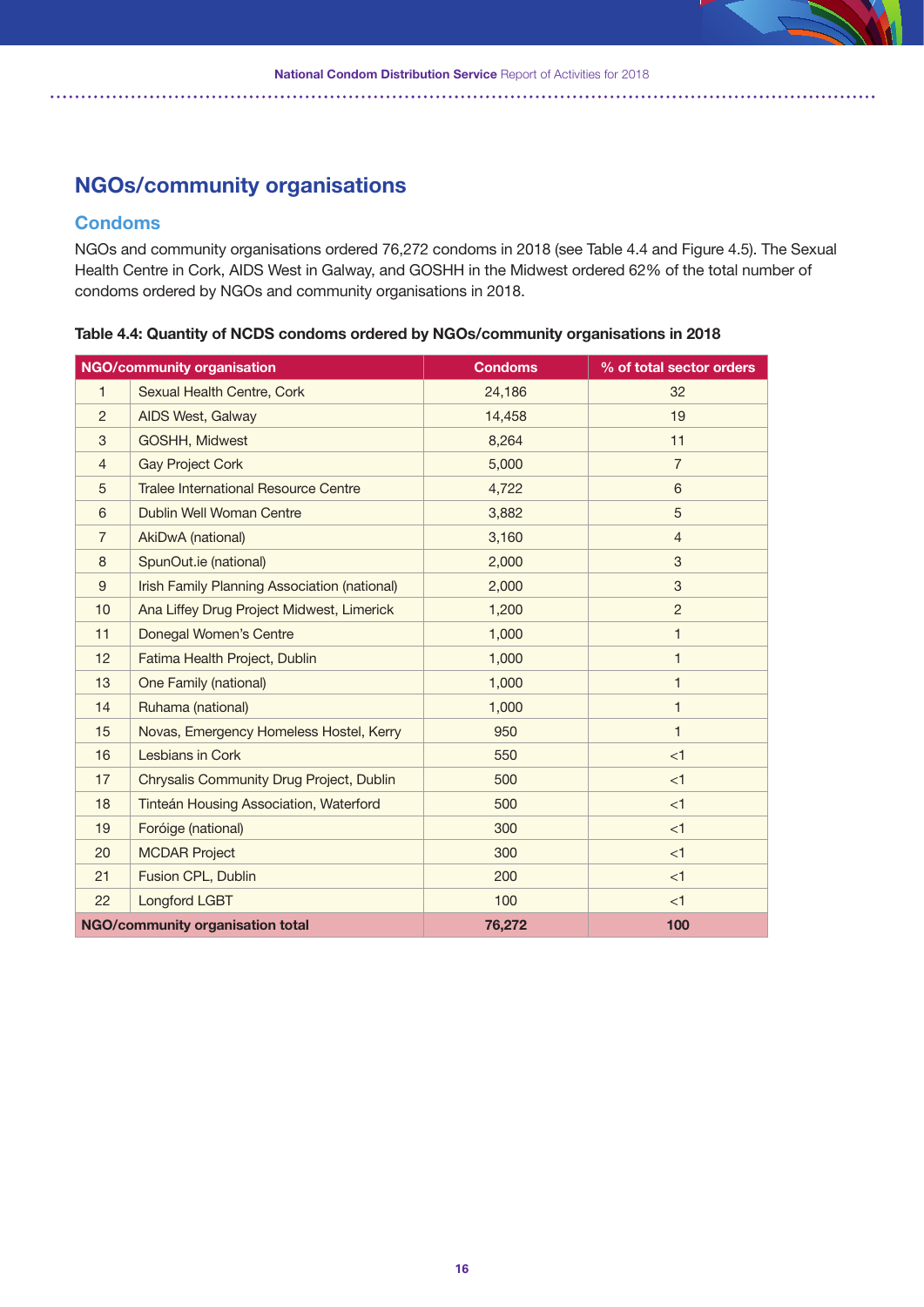**National Condom Distribution Service** Report of Activities for 2018



**Figure 4.5: Proportion of condoms ordered by NGOs and community organisations as a share of sector total** 

TIRC = Tralee International Resource Centre; DWWC = Dublin Well Woman Centre; IFPA = Irish Family Planning Association; ALDP = Ana Liffey Drug Project; LINC = Lesbians in Cork.

### **Lubricant sachets**

NGOs and community organisations collectively ordered 36,060 lubricant sachets from the NCDS in 2018 (see Table 4.5 and Figure 4.6). The Sexual Health Centre and the Gay Project Cork, along with GOSSH in the Midwest, ordered 75% of lubricant sachets by the sector in 2018.

| Table 4.5: Quantity of NCDS lubricant sachets ordered by NGOs/community organisations in 2018 |  |
|-----------------------------------------------------------------------------------------------|--|
|                                                                                               |  |
|                                                                                               |  |
|                                                                                               |  |

|                | <b>NGO/community organisation</b>            | Lubricant | % of total sector orders |
|----------------|----------------------------------------------|-----------|--------------------------|
|                | Sexual Health Centre, Cork                   | 17,796    | 49                       |
| $\overline{2}$ | <b>Gay Project Cork</b>                      | 5,000     | 14                       |
| 3              | GOSHH, Midwest                               | 4,432     | $12 \overline{ }$        |
| $\overline{4}$ | Dublin Well Woman Centre                     | 1.932     | 5                        |
| 5              | AIDS West, Galway                            | 1,400     | $\overline{4}$           |
| 6              | Irish Family Planning Association (national) | 1,100     | 3                        |
| $\overline{7}$ | AkiDwA (national)                            | 1.000     | 3                        |
| 8              | Lesbians in Cork                             | 600       | $\mathcal{P}$            |
| 9              | Fatima Health Project, Dublin                | 500       |                          |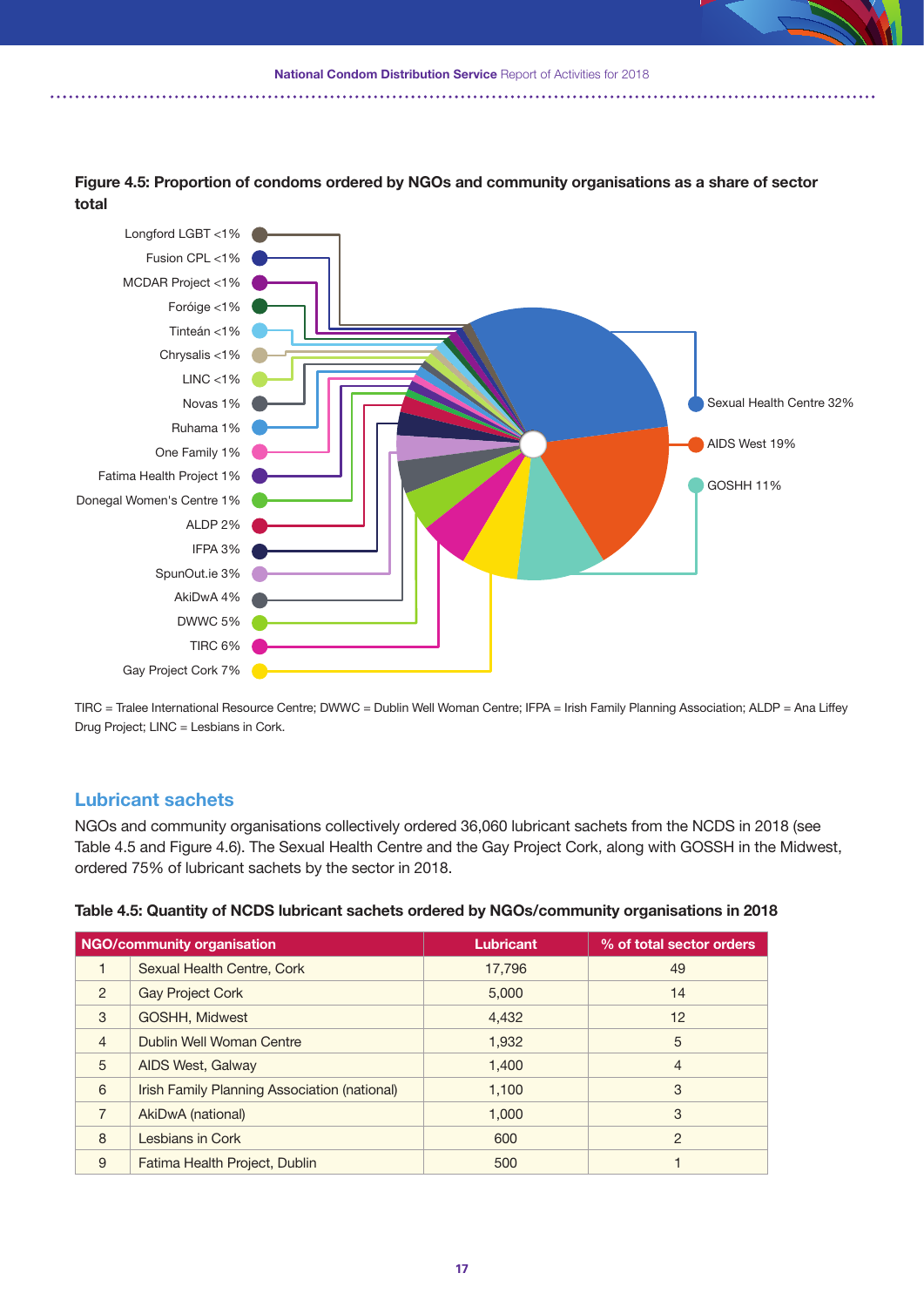

**National Condom Distribution Service Report of Activities for 2018** 





### **Student unions and student health centres**

### **Condoms**

Student unions and student health centres accounted for the second highest quantity of condoms ordered from the NCDS (85,270) in 2018 (see Table 4.6 and Figure 4.7). The USI ordered 24% of the total number of condoms ordered by student unions and student health centres.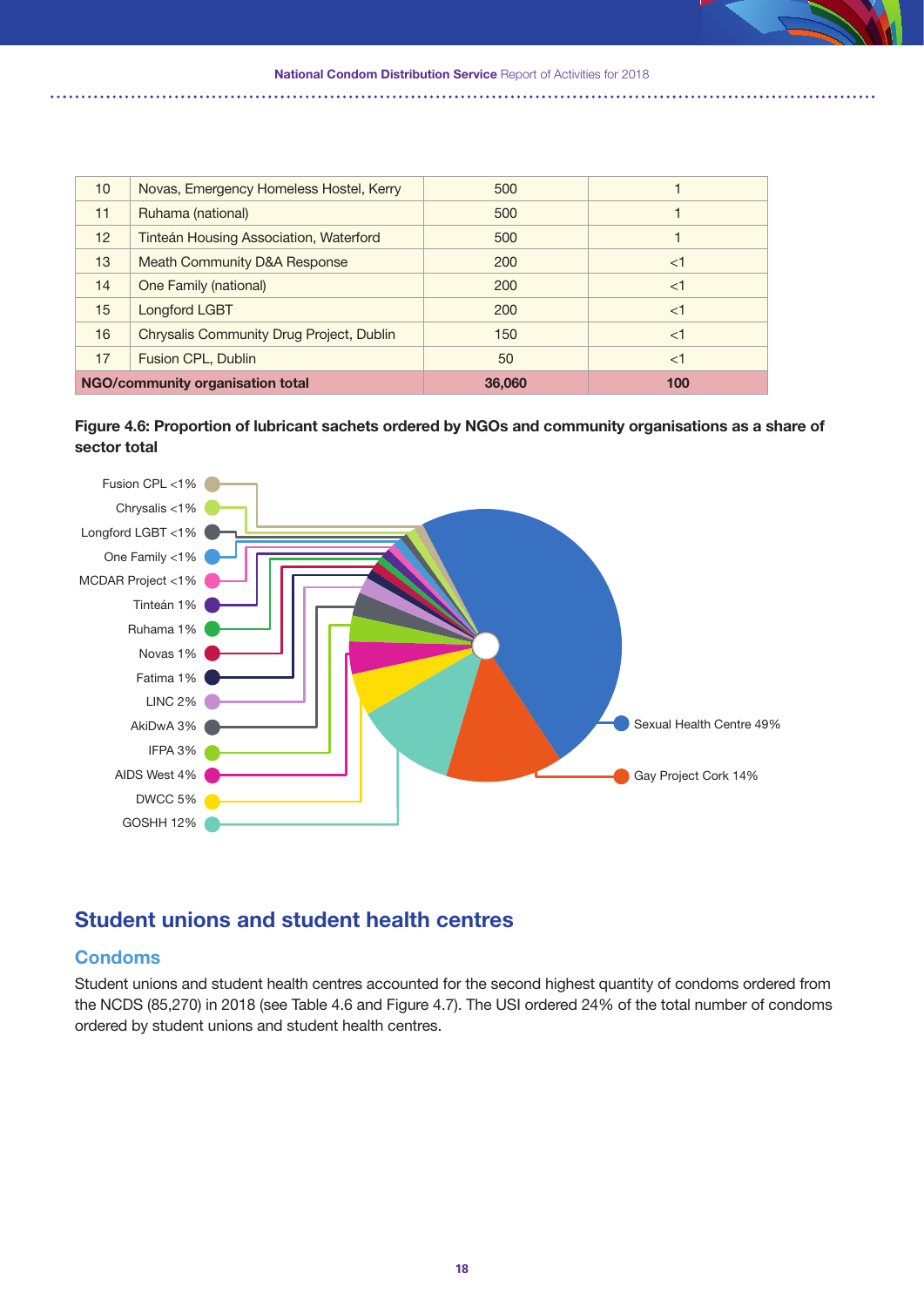

|                  | <b>NGO/community organisation</b>                                | <b>Lubricant</b> | % of total sector orders |
|------------------|------------------------------------------------------------------|------------------|--------------------------|
| 1                | Union of Students in Ireland (USI)                               | 20,200           | 24                       |
| $\overline{c}$   | Galway-Mayo Institute of Technology (GMIT)                       | 5,000            | 6                        |
| 3                | Dublin City University (DCU)                                     | 4,000            | $\sqrt{5}$               |
| $\overline{4}$   | University College Cork (UCC)                                    | 3,900            | $\sqrt{5}$               |
| 5                | Cork Institute of Technology (CIT)                               | 3,000            | $\overline{4}$           |
| 6                | St Angela's College (SAC), Sligo                                 | 3,000            | $\overline{4}$           |
| $\overline{7}$   | Carlow College (CC)                                              | 1,750            | 2                        |
| 8                | National University of Ireland Galway (NUIG)                     | 1,500            | $\overline{c}$           |
| 9                | Dublin Institute of Technology (DIT)*                            | 1,500            | $\overline{c}$           |
| 10               | Institute of Technology Sligo (ITS)                              | 1,350            | $\overline{c}$           |
| 11               | Institute of Technology Blanchardstown<br>$(ITB)$ <sup>+</sup>   | 1,250            | $\mathbf{1}$             |
| 12               | Limerick Institute of Technology (LIT)                           | 1,082            | $\mathbf{1}$             |
| 13               | Institute of Art, Design and Technology<br>(IADT), Dún Laoghaire | 800              | $<$ 1                    |
| 14               | Institute of Technology Carlow (ITC)                             | 500              | <1                       |
| 15               | Waterford Institute of Technology (WIT)                          | 500              | < 1                      |
| 16               | Athlone Institute of Technology (AIT)                            | 500              | $<$ 1                    |
| 17               | Dundalk Institute of Technology (DkIT)                           | 500              | < 1                      |
| 18               | National College of Ireland (NCI), Dublin                        | 500              | $<$ 1                    |
| 19               | Institute of Technology Tallaght (ITT)‡                          | 400              | < 1                      |
| 20               | Institute of Technology (IT) Tralee                              | 300              | $<$ 1                    |
| 21               | Letterkenny Institute of Technology (LyIT)                       | 300              | $<$ 1                    |
| 22               | National College of Art and Design (NCAD),<br><b>Dublin</b>      | 100              | < 1                      |
| <b>USI</b> total |                                                                  | 51,932           | 61%                      |
| Independent      |                                                                  |                  |                          |
| 23               | <b>UCD</b>                                                       | 15,030           | 18                       |
| 24               | <b>RCSI Dublin</b>                                               | 11,350           | 13                       |
| 25               | Mary Immaculate College (MIC), Limerick                          | 3,000            | 4                        |
| 26               | Waterford College of Further Education<br>(WCFE)                 | 950              | $\mathbf{1}$             |
|                  | Independent total                                                | 30,330           | 36                       |
|                  | <b>Student health centres (SHC)</b>                              |                  |                          |
| 27               | SHC, DCU                                                         | 2,008            | $\overline{2}$           |
| 28               | SHC, University of Limerick (UL)                                 | 1,000            | 1                        |
|                  | Student health centre total                                      | 3,008            | $\mathfrak{S}$           |
|                  | <b>Total third level</b>                                         | 85,270           | 100                      |

#### **Table 4.6: Quantity of NCDS condoms ordered by student unions and student health centres in 2018**

\* In Jan 2019, DIT was renamed the Technological University Dublin.

† In Jan 2019, ITB was renamed the Technological University Dublin – Blanchardstown Campus.

‡ In Jan 2019, ITT was renamed the Technological University Dublin – Tallaght Campus.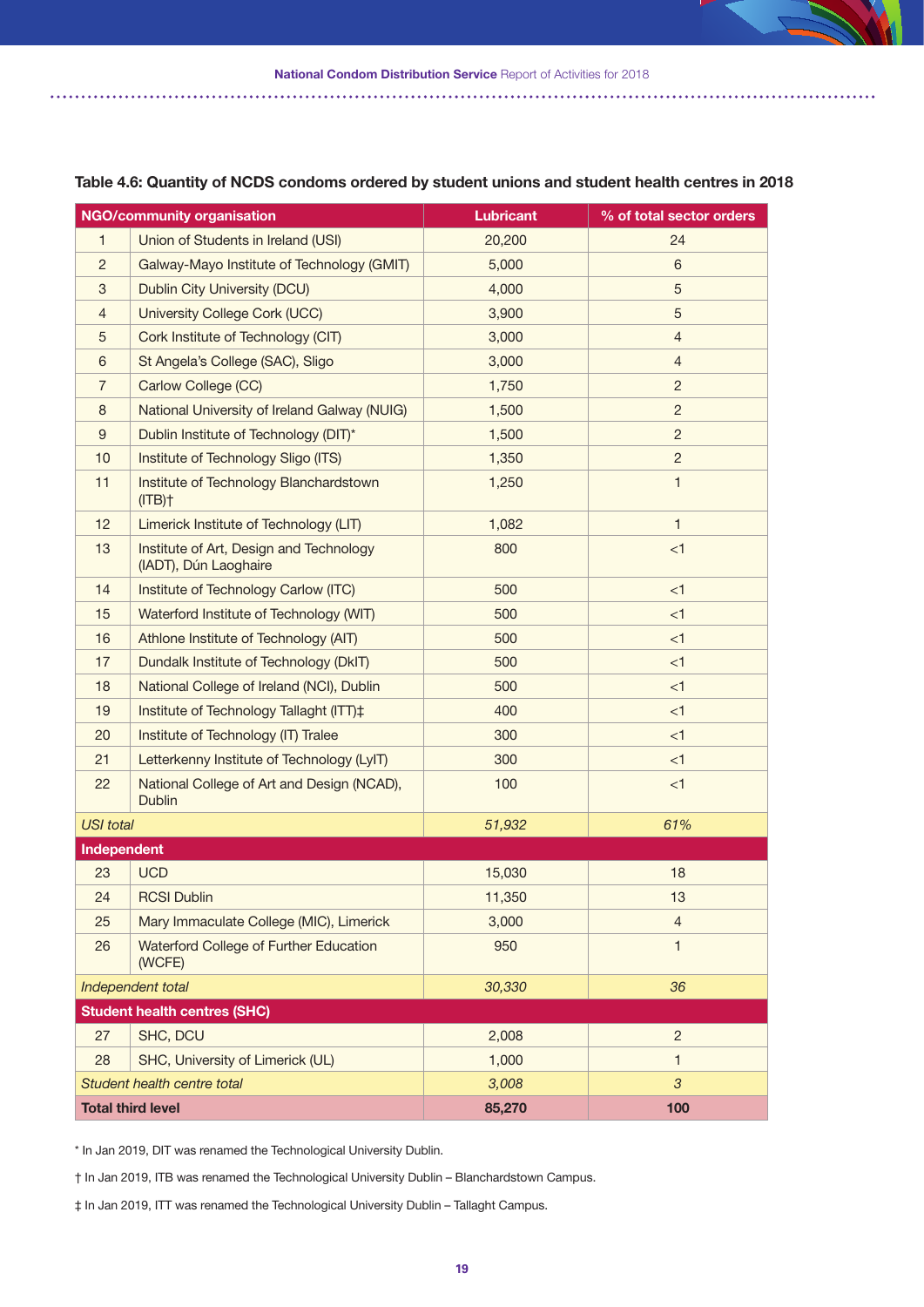**National Condom Distribution Service Report of Activities for 2018** 



**Figure 4.7: Proportion of condoms ordered by student unions and student health centres as a share of sector total**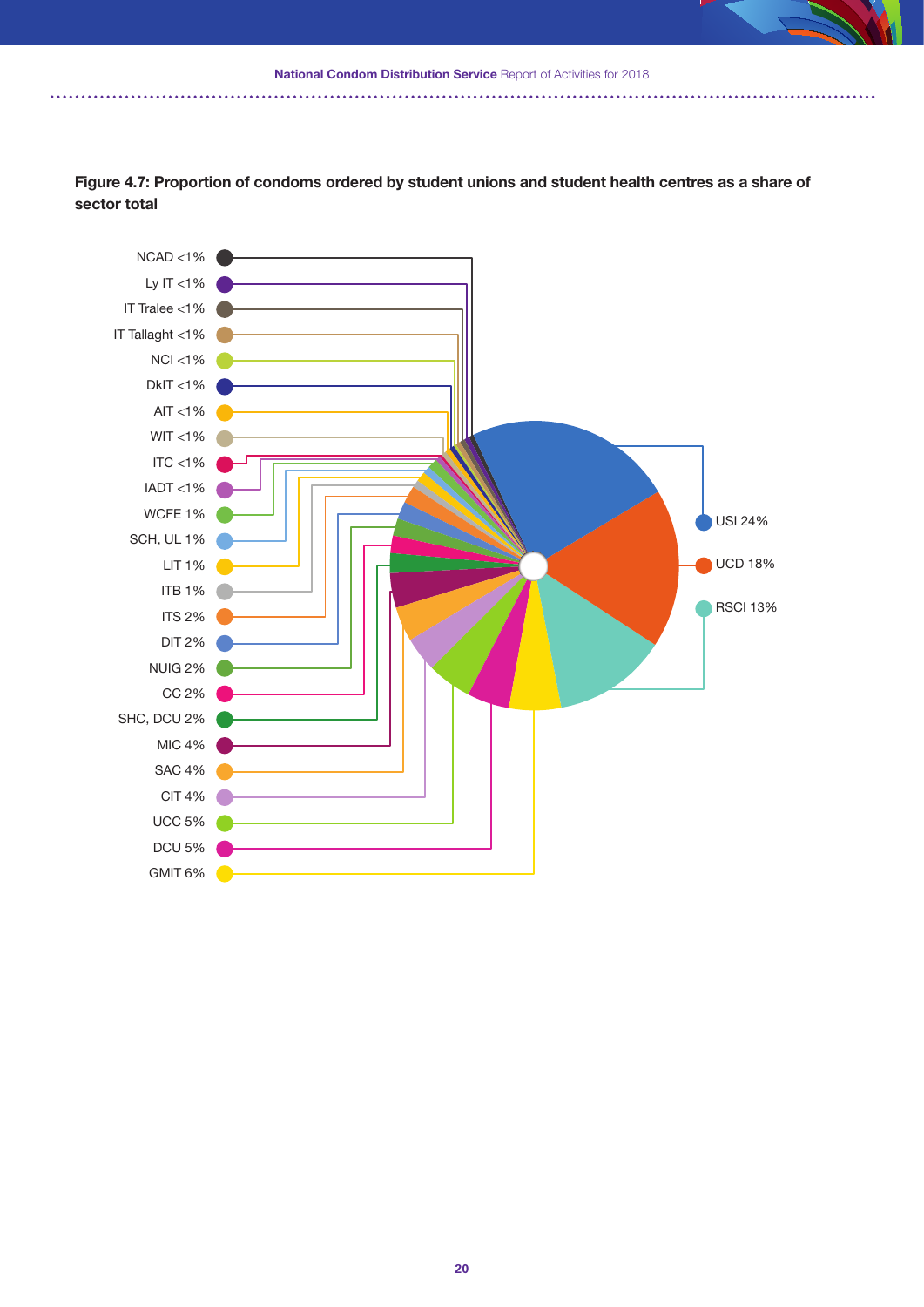### **Lubricant sachets**

Student unions and student health centres ordered 43,319 lubricant sachets in 2018 (see Table 4.7 and Figure 4.8). USI ordered 47% of the total number of lubricant sachets ordered from the NCDS by student unions and student health centres in 2018.

|  | Table 4.7: Quantity of NCDS lubricant sachets ordered by student unions and student health centres in 2018 |  |
|--|------------------------------------------------------------------------------------------------------------|--|
|  |                                                                                                            |  |

| <b>USI</b>       |                               | <b>Lubricant</b> | % of total sector orders  |
|------------------|-------------------------------|------------------|---------------------------|
| $\mathbf{1}$     | <b>USI</b>                    | 20,200           | 47                        |
| $\overline{c}$   | <b>GMIT</b>                   | 5,000            | 12                        |
| 3                | <b>UCC</b>                    | 1,500            | $\mathfrak{S}$            |
| $\overline{4}$   | <b>NUIG</b>                   | 1,500            | $\ensuremath{\mathsf{3}}$ |
| $\sqrt{5}$       | $DIT^*$                       | 1,500            | $\ensuremath{\mathsf{3}}$ |
| $6\phantom{1}6$  | SAC, Sligo                    | 1,000            | $\overline{2}$            |
| $\overline{7}$   | <b>DCU</b>                    | 1,000            | $\overline{2}$            |
| $\boldsymbol{8}$ | ITB†                          | 800              | $\overline{c}$            |
| $\overline{9}$   | <b>LIT</b>                    | 788              | $\overline{c}$            |
| 10               | <b>CIT</b>                    | 600              | $\mathbf{1}$              |
| 11               | <b>IADT Dún Laoghaire</b>     | 600              | $\mathbf{1}$              |
| 12               | <b>Carlow College</b>         | 500              | $\mathbf{1}$              |
| 13               | <b>AIT</b>                    | 500              | $\mathbf{1}$              |
| 14               | <b>DkIT</b>                   | 500              | $\mathbf{1}$              |
| 15               | <b>ITC</b>                    | 500              | $\mathbf{1}$              |
| 16               | <b>WIT</b>                    | 500              | $\mathbf{1}$              |
| 17               | <b>ITS</b>                    | 400              | < 1                       |
| 18               | <b>IT Tralee</b>              | 300              | < 1                       |
| 19               | LyIT                          | 300              | <1                        |
| 20               | ITT‡                          | 200              | <1                        |
| <b>USI</b> total |                               | 38,188           | 88                        |
| Independent      |                               |                  |                           |
| 21               | MIC, Limerick                 | 1,499            | $\ensuremath{\mathsf{3}}$ |
| 22               | <b>UCD</b>                    | 1,000            | $\overline{2}$            |
| 23               | <b>RCSI Dublin</b>            | 500              | $\mathbf{1}$              |
| 24               | <b>WCFE</b>                   | 200              | <1                        |
|                  | Independent total             | 3,199            | $\overline{7}$            |
|                  | <b>Student health centres</b> |                  |                           |
| 25               | SHC, DCU                      | 1,432            | $\ensuremath{\mathsf{3}}$ |
| 26               | SHC, UL                       | 500              | $\mathbf{1}$              |
|                  | Student health centre total   | 1,932            | $\overline{4}$            |
|                  | <b>Total third level</b>      | 43,319           | 100                       |

\* In Jan 2019, DIT was renamed the Technological University Dublin.

† In Jan 2019, ITB was renamed the Technological University Dublin – Blanchardstown Campus.

‡ In Jan 2019, ITT was renamed the Technological University Dublin – Tallaght Campus.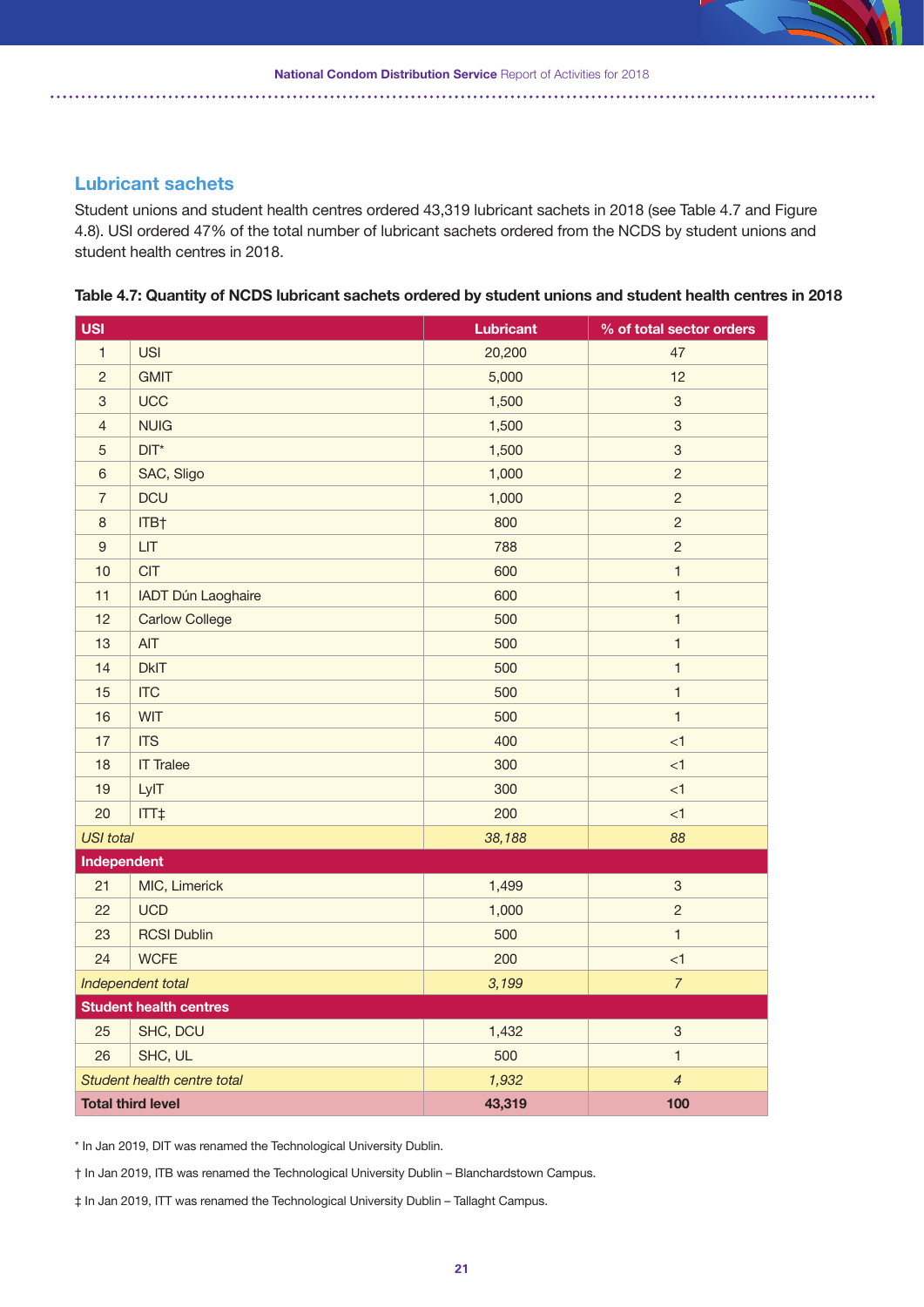

. . . . . . . . . .



Figure 4.8: Proportion of lubricant sachets ordered by student unions and student health centres as a share **of sector total**

### **Private social care providers**

### **Condoms**

Private social care providers accounted for 100 condoms ordered in 2018, less than 1% of the total (see Table 4.8).

### **Table 4.8: Quantity of NCDS condoms ordered by private social care providers in 2018**

| <b>Organisation</b> |                                    | <b>Condoms</b> | ↓% of total sector orders |
|---------------------|------------------------------------|----------------|---------------------------|
|                     | 24hr Care Services                 | 100            | 100                       |
|                     | Private social care provider total | 100            | 100                       |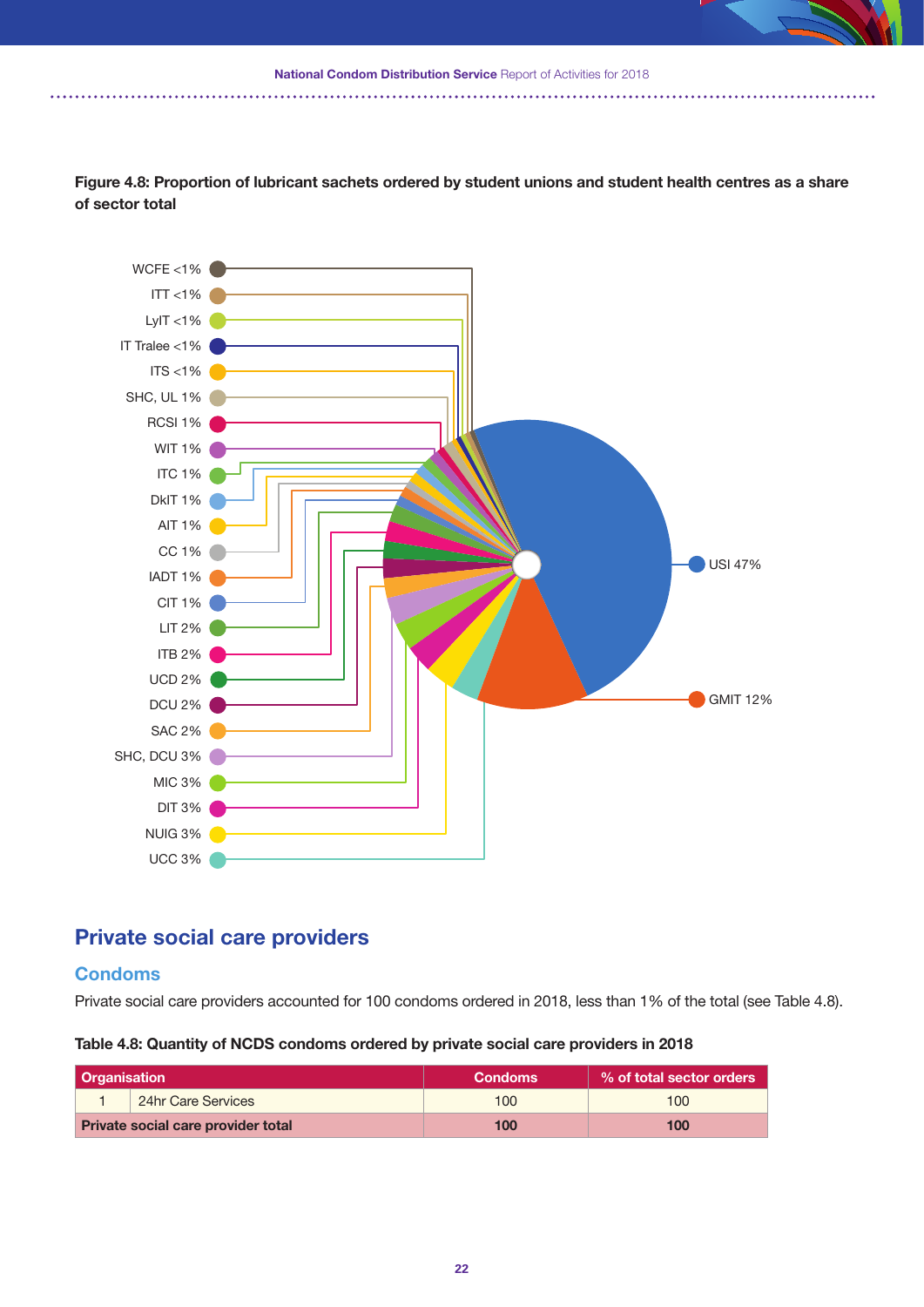# **5. Distribution of NCDS products by services and organisations**

This section of the report contains details of how services and organisations distributed condoms and lubricant during 2018. It is informed by monitoring information submitted by each service and organisation at the request of the SHCPP.

### **Statutory services**

Table 5.1 outlines the range of activities and initiatives statutory services engaged in to distribute condoms and lubricant.

|  | Table 5.1: Distribution of NCDS condoms and lubricant sachets by statutory services in 2018 |  |  |
|--|---------------------------------------------------------------------------------------------|--|--|
|--|---------------------------------------------------------------------------------------------|--|--|

| <b>SERVICE TYPE</b><br><b>HSE clinical</b> |                                                     | <b>Condoms</b><br><b>Lubricant</b> |                | At-risk group/                                 | <b>Description of activities during</b>                                                                  |
|--------------------------------------------|-----------------------------------------------------|------------------------------------|----------------|------------------------------------------------|----------------------------------------------------------------------------------------------------------|
|                                            |                                                     | ordered                            | ordered        | target audience                                | which condoms and lubricant were<br>distributed                                                          |
| 1                                          | <b>GMHS Clinic, Dublin</b>                          | 54,500                             | 45,400         | <b>MSM</b>                                     | 1-to-1 sessions, available to take upon<br>entry to and exit from clinic                                 |
| $\overline{c}$                             | <b>HIV/STI Clinic, UHG</b>                          | 1,000                              | 1,500          | <b>Clinic patients</b>                         | Provided to PLWHIV and MSM who<br>attend the clinic                                                      |
| 3                                          | ID Clinic, SVUH, Dublin                             | 432                                | 144            | Clinic patients,<br><b>PLWHIV</b>              | Did not commence distribution in 2018                                                                    |
| 4                                          | STI Clinic, MRHP, Laois                             | 2,476                              | $\mathbf{0}$   | <b>Clinic patients</b>                         | 1-to-1 sessions, available in reception                                                                  |
| 5                                          | STI Clinic, SIVUH, Cork                             | 7,614                              | 3,432          | <b>Clinic patients</b>                         | 1-to-1 sessions, available in waiting area                                                               |
| 6                                          | STI Clinics, UHL                                    | 7,500                              | 500            | <b>Clinic patients</b>                         | 1-to-1 sessions, available from<br>dispensers in one clinic                                              |
| 7                                          | STI Clinics, DNE                                    | 1,450                              | 200            | <b>Clinic patients</b>                         | 1-to-1 sessions, information stand<br>during World AIDS Day                                              |
| 8                                          | <b>STI Clinic, UHW</b>                              | 2,500                              | 400            | Students, MSM,<br>general public               | 1-to-1 sessions                                                                                          |
| 9                                          | YHS, Cork                                           | 2,000                              | 1,000          | Young people                                   | 1-to-1 sessions                                                                                          |
|                                            | <b>HSE non-clinical</b>                             |                                    |                |                                                |                                                                                                          |
| 10                                         | <b>GMHS Outreach, Dublin</b>                        | 118,000                            | 125,396        | <b>MSM</b>                                     | Distributed to MSM social venues, 1-to-<br>1 sessions                                                    |
| 11                                         | <b>HSE HP, Longford</b>                             | 1,872                              | 864            | General public,<br>$LGBTI+$                    | Distributed to local third-level institution,<br>information stands during SHAG Week                     |
| 12                                         | <b>HSE HP, Louth</b>                                | 300                                | $\overline{0}$ | <b>FPSHP</b><br>participants                   | Distributed to professionals attending<br>FPSHP for use in their services                                |
| 13                                         | MSW Dept, OLOL,<br>Louth                            | 1,000                              | 500            | Service patients,<br>including young<br>adults | Available to patients on request                                                                         |
| 14                                         | <b>SHCPP</b> (via Headcase<br>Marketing) (national) | 45,583                             | 27,900         | Young people,<br><b>MSM</b>                    | Outreach at festivals and third-level<br>institutions nationally, and popular<br>Dublin nightlife venues |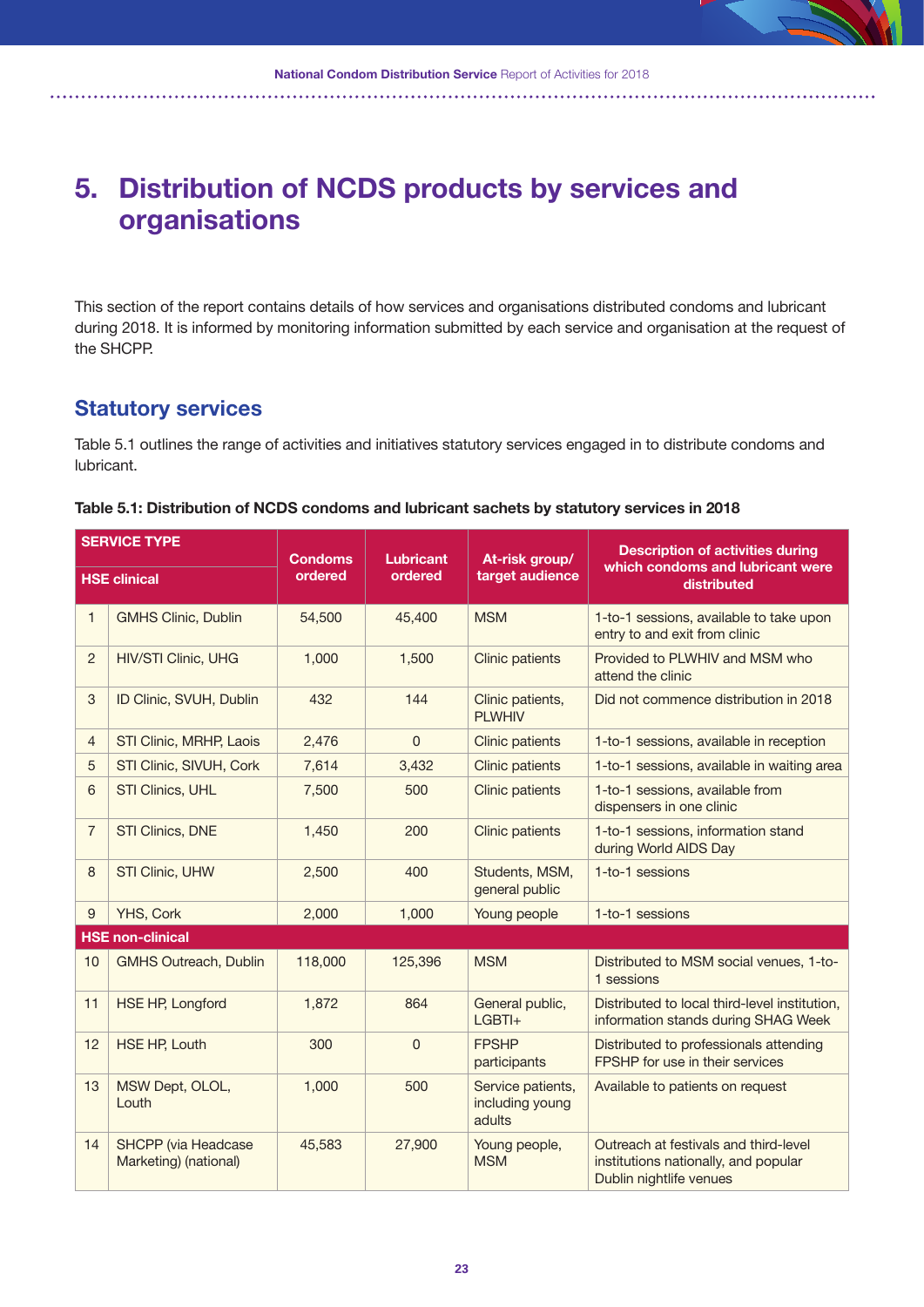|    | ∣ Tusla                        |     |     |                           |                                                                                                            |  |
|----|--------------------------------|-----|-----|---------------------------|------------------------------------------------------------------------------------------------------------|--|
| 15 | Aftercare Service, Cavan       | 950 | 950 | Adult care<br>leavers     | Aftercare workshops, 1-to-1 sessions,<br>distributed to staff working with sexually<br>active young people |  |
| 16 | <b>Tullow Area SCP, Carlow</b> | 500 |     | Young people,<br>students | Used in demonstrations at educational<br>sessions                                                          |  |

### **NGOs/community organisations**

Table 5.2 outlines the activities and initiatives that NGOs/community organisations engaged in to distribute condoms and lubricant.

### **Table 5.2: Distribution of NCDS condoms and lubricant by NGOs/community organisations in 2018**

|                | <b>NGO/Community</b><br>organisation               | <b>Condoms</b><br>ordered | <b>Lubricant</b><br>ordered | At-risk group/<br>target audience                                  | <b>Description of activities during</b><br>which condoms and lubricant were<br>distributed                                                                                                                                                                                                                         |
|----------------|----------------------------------------------------|---------------------------|-----------------------------|--------------------------------------------------------------------|--------------------------------------------------------------------------------------------------------------------------------------------------------------------------------------------------------------------------------------------------------------------------------------------------------------------|
| $\mathbf{1}$   | <b>AIDS West, Galway</b>                           | 14,458                    | 1,400                       | LGBTI+, migrants,<br>sex workers,<br>general public                | Distributed during Rapid HIV testing<br>sessions, available to clients upon<br>request, distributed during education<br>programme sessions, distributed to<br>local direct provision centres, LGBTI+<br>social venues and third-level institutions,<br>SHAG Week, Galway Pride, local<br>festivals, World AIDS Day |
| $\overline{c}$ | AkiDwA (national)                                  | 3,160                     | 1,000                       | Female asylum<br>seekers                                           | Distributed via workshops with women<br>living in direct provision centres                                                                                                                                                                                                                                         |
| 3              | <b>ALDP Midwest, Limerick</b>                      | 1,200                     | $\overline{0}$              | Drug users, sex<br>workers                                         | Needle exchange outreach, street<br>outreach, 1-to-1 sessions, distributed to<br>local homeless hostels                                                                                                                                                                                                            |
| $\overline{4}$ | <b>Chrysalis Community</b><br>Drug Project, Dublin | 500                       | 150                         | Female sex<br>workers                                              | On-street outreach, 1-to-1 sessions                                                                                                                                                                                                                                                                                |
| 5              | Donegal Women's<br>Centre                          | 1,000                     | $\mathbf 0$                 | Young women<br>(from various at-<br>risk groups)                   | 1-to-1 sessions, distributed to local<br>Youthreach, adult education centres via<br>tutors and information sessions                                                                                                                                                                                                |
| 6              | <b>DWWC</b>                                        | 3,882                     | 1,932                       | Women, students                                                    | Made available to clients in waiting<br>areas, bathrooms and consultation<br>rooms, 1-to-1 sessions                                                                                                                                                                                                                |
| $\overline{7}$ | Fatima Health Project,<br><b>Dublin</b>            | 1,000                     | 500                         | Project participants                                               | Information not provided                                                                                                                                                                                                                                                                                           |
| 8              | Foróige (national)                                 | 300                       | $\mathbf 0$                 | Professional<br>training<br>participants                           | Used in demonstrations at educational<br>sessions                                                                                                                                                                                                                                                                  |
| $9\,$          | Fusion CPL, Dublin                                 | 200                       | 50                          | <b>Individuals</b><br>recovering or<br>recovered from<br>addiction | Demonstrations and distribution via<br>information stand during International<br>Women's Day, made available in<br>bathrooms                                                                                                                                                                                       |
| 10             | <b>Gay Project Cork</b>                            | 5,000                     | 5,000                       | <b>MSM</b>                                                         | Available from dispensers, via outreach<br>in local social venues and third-level<br>institutions                                                                                                                                                                                                                  |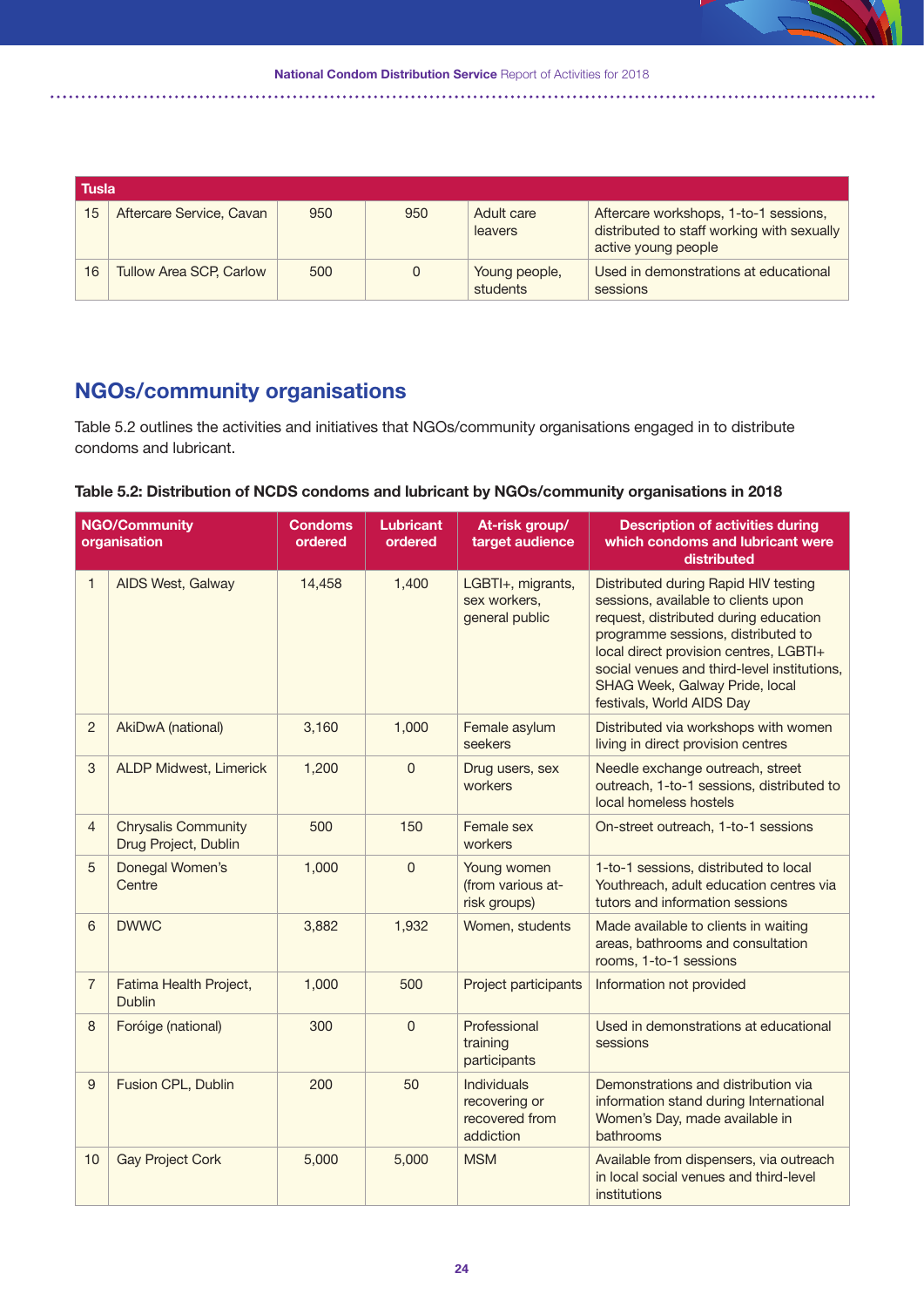**National Condom Distribution Service** Report of Activities for 2018

11 GOSHH, Midwest 18,264 4,432 People living with HIV/hepatitis, MSM, young people, sex workers, LGBTI+, general public, parents Drop-in service, 1-to-1 sessions, training and education workshops, Rapid HIV Testing outreach, outreach at local festivals, third-level institutions, SHAG Week, Limerick Pride and World AIDS Day 12 **IFPA (national)** 2,000 1,100 Students, carers, youth workers, parents Condom demonstrations during workshops and training programmes, information stands in third-level institutions 13 LINC 650 600 Lesbian and bisexual women, LGBTI+ Made available in community centres, outreach at events/festivals, including Cork Women's Fun Weekend and Cork Pride 14 Longford LGBT 100 200 LGBTI+ Made available at meetings 15 MCDAR Project 300 200 Service users experiencing addiction or substance misuse issues Made available in bathrooms for service users 16 Novas Emergency Homeless Hostel, Kerry 950 | 500 | Homeless individuals 1-to-1 sessions 17 One Family (national) 1,000 200 LGBTI+, migrants, single parent families, service users Made available in bathrooms for service users 18 Ruhama (national) 1,000 500 Female sex workers On-street outreach, 1-to-1 sessions 19 Sexual Health Centre **Cork** 24,186 17,796 LGBTI+, migrants, general public 1-to-1 sessions, demonstrations, World AIDS Day campaign 20 SpunOut.ie (national) 2,000 0 Young people Distributed condoms at Dublin Pride, educational workshops 21 Tinteán Housing Association, Waterford 500 500 Homeless women, women with addiction issues, female sex workers Made available in bathrooms, distributed via packs 22 Tralee International Resource Centre 4,722 0 Asylum seekers, refugees, wider international community Made available in direct provision centres and drop-in centres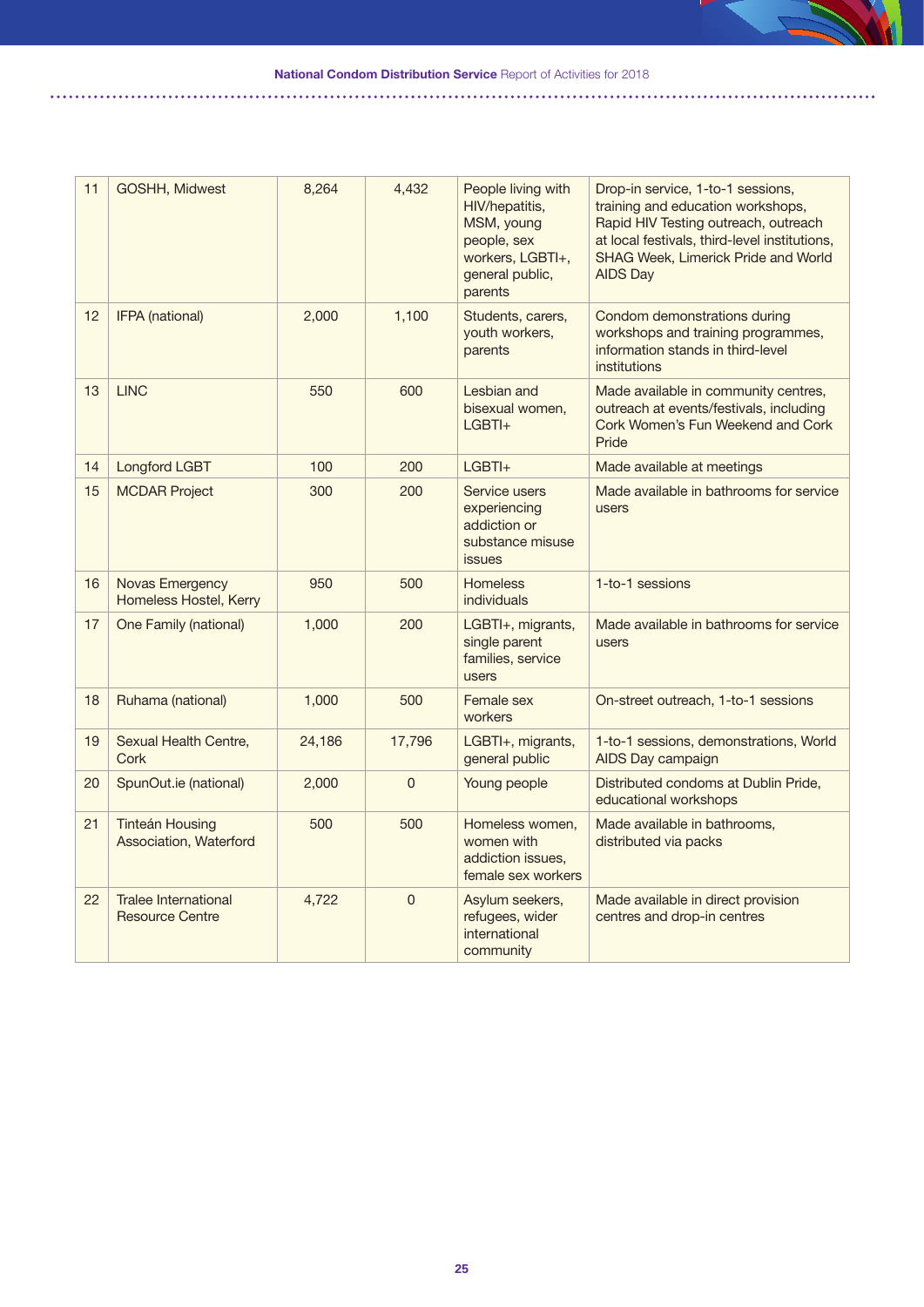### **Student unions and student health centres**

Table 5.3 demonstrates the range of activities and initiatives engaged by student unions and student health centres to distribute condoms and lubricant.

#### Table 5.3: Distribution of NCDS condoms and lubricant by student unions and student health centres in 2018

| <b>USI</b>     |                                  | <b>Condoms</b><br>ordered | Lubricant<br>ordered | At-risk group/<br>target audience | <b>Description of activities during which</b><br>condoms and lubricant were distributed                                                                                                                                                                                                                                                                                              |
|----------------|----------------------------------|---------------------------|----------------------|-----------------------------------|--------------------------------------------------------------------------------------------------------------------------------------------------------------------------------------------------------------------------------------------------------------------------------------------------------------------------------------------------------------------------------------|
| $\mathbf{1}$   | USI affiliated student<br>unions | 51,932                    | 38,188               | <b>Students</b>                   | Condoms and lubricant sachets were<br>distributed by student unions through a<br>range of different initiatives including making<br>them available in SU offices and bathrooms,<br>distributing them in Fresher's packs to<br>students, training, conferences, RAG, SHIFT<br>and SHAG Weeks and other key calendar<br>dates, such as Valentine's Day and end of<br>semester events." |
|                | Independent                      |                           |                      |                                   |                                                                                                                                                                                                                                                                                                                                                                                      |
| 2              | MIC, Limerick                    | 3,000                     | 1,499                | <b>Students</b>                   | Orientation week, Sex Ed Quiz night, Fresher's<br>packs                                                                                                                                                                                                                                                                                                                              |
| 3              | <b>RCSI, Dublin</b>              | 11,350                    | 500                  | <b>Students</b>                   | Available from dispensers in bathrooms,<br>distributed during a 'Welfare Lunch' with<br>students                                                                                                                                                                                                                                                                                     |
| $\overline{4}$ | <b>UCD</b>                       | 15,030                    | 1.000                | <b>Students</b>                   | Distributed in Fresher's packs to students,<br>workshops with students, available for<br>students to take                                                                                                                                                                                                                                                                            |
| 5              | <b>WCFE Student Council</b>      | 950                       | 200                  | <b>Students</b>                   | Information not provided                                                                                                                                                                                                                                                                                                                                                             |
|                | <b>Student health centres</b>    |                           |                      |                                   |                                                                                                                                                                                                                                                                                                                                                                                      |
| 6              | SHC, DCU                         | 2,008                     | 1,432                | <b>Students</b>                   | Made available for students to take in SHC                                                                                                                                                                                                                                                                                                                                           |
| 7              | SHC, UL                          | 1,000                     | 500                  | <b>Students</b>                   | 1-to-1 sessions                                                                                                                                                                                                                                                                                                                                                                      |

### **Private social care providers**

Table 5.4 provides information on the distribution of condoms by a private social care provider.

#### **Table 5.4: Distribution of NCDS condoms and lubricant by private social care providers in 2018**

| <b>Provider</b> |                              | <b>Condoms</b><br>ordered | Lubricant<br>ordered | At-risk group/<br>target audience | Description of activities during which<br>condoms and lubricant were distributed |
|-----------------|------------------------------|---------------------------|----------------------|-----------------------------------|----------------------------------------------------------------------------------|
|                 | 24hr Care Services,<br>Meath | 100                       |                      | Young men                         | Provided to young people in care who are<br>sexually active                      |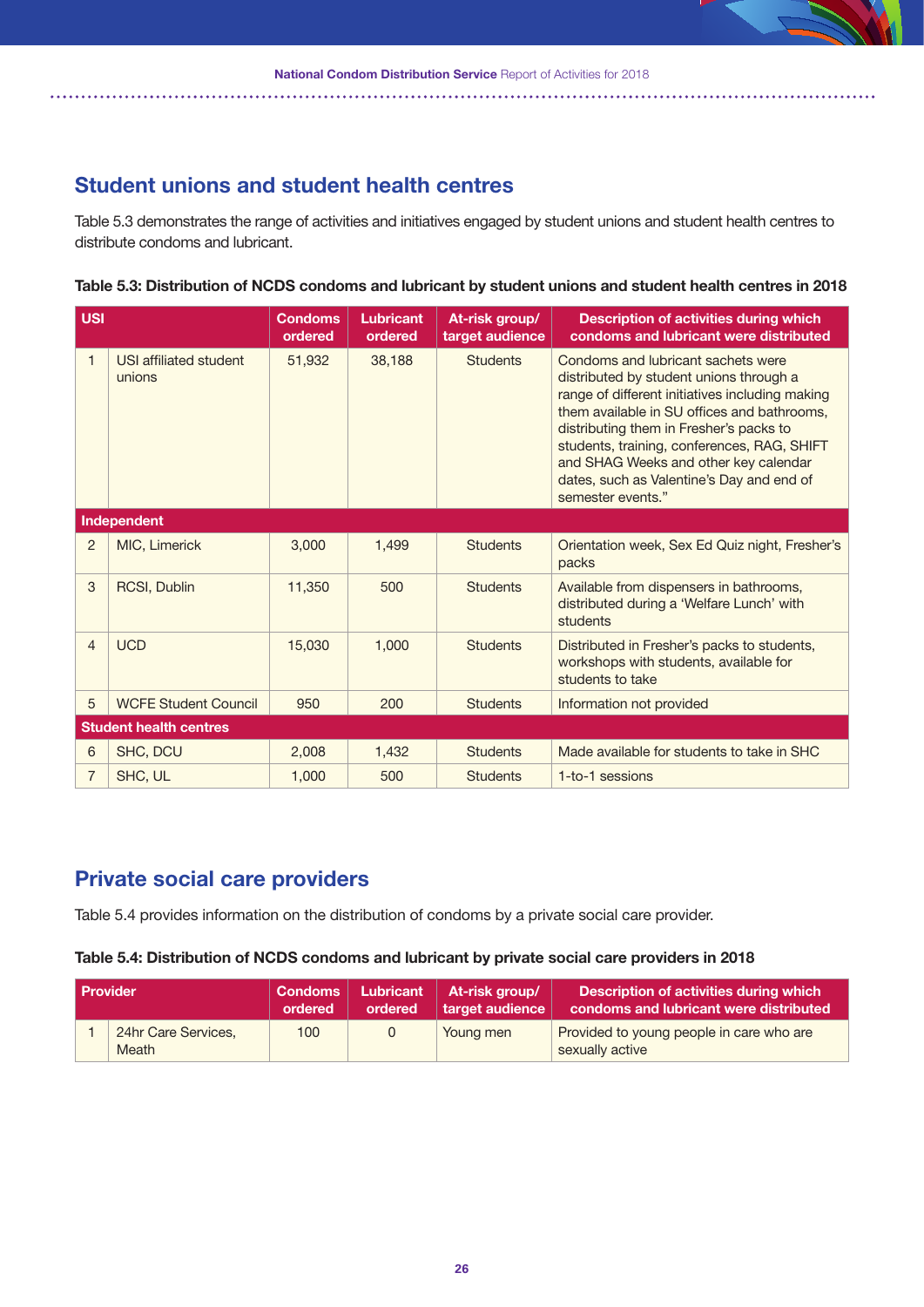### **Key activities and events**

There are a number of key activities and events during which services and organisations engage with at-risk populations and provide NCDS condoms and lubricant sachets, as well as sexual health promotion messages, information and interventions. These are detailed below.

### **Sexual Health Awareness and Guidance (SHAG) Week**

SHAG Week is a key opportunity to deliver targeted sexual health and wellbeing messages and information to third-level students. Four organisations noted that they distributed condoms and lubricant to students during SHAG Week, including AIDS West, GOSHH, HSE Health Promotion Longford, and USI. Activities related to SHAG Week where condoms were distributed include hosting information stands, information sessions, and campus outreach.

### **World AIDS Day (WAD)**

Three organisations distributed condoms during events marking World AIDS Day 2018, including STI Clinics, Dublin North East; AIDS West; and the Sexual Health Centre in Cork. Activities related to WAD primarily include hosting an information stand.

### **LGBT Pride**

LGBT Pride was utilised as an opportunity to distribute condoms by four organisations, namely AIDS West, GOSHH Midwest, LINC and SpunOut. Activities included supplying LGBTI+ social venues with condoms and engaging people in on-street activities at related events.

#### **Direct provision centres**

Three NGOs/community organisations, namely AIDS West, AkiDwA and Tralee International Resource Centre, distributed condoms among direct provision centres in 2018. This involved a combination of hosting workshops with residents and making condoms available to take within the premises.

#### **Festivals**

Four organisations, including AIDS West, GOSHH Midwest, HSE SHCPP and LINC, identified a number of festivals at which condoms were distributed. These include the Galway Races Summer Festival; The Outing Festival; Cork Women's Fun Weekend; Body & Soul; Bare in the Woods; Longitude; All Together Now; Castlepalooza; Beatyard; Electric Picnic; and Boxed Off.

### **Outreach activities**

Seventeen services and organisations distributed condoms and lubricant sachets during outreach activities in 2018 (see Table 5.5).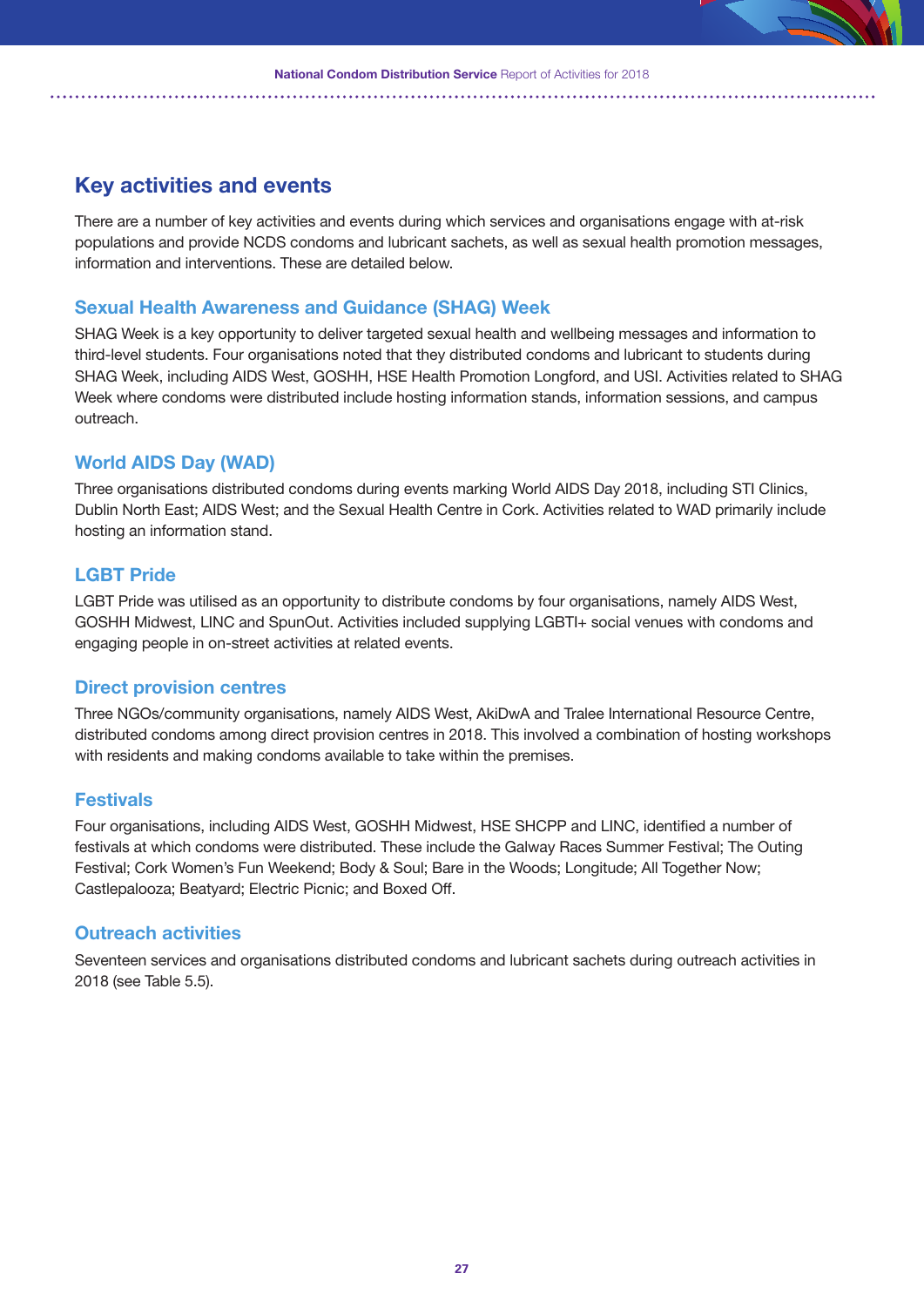|                | <b>Service/Organisation</b>                   | <b>Outreach activities at which condoms/lubricant were</b><br>distributed                                                                                                                                                                                                                                           |
|----------------|-----------------------------------------------|---------------------------------------------------------------------------------------------------------------------------------------------------------------------------------------------------------------------------------------------------------------------------------------------------------------------|
| $\mathbf{1}$   | STI Clinics, UHL                              | STI screenings at local third-level institutions                                                                                                                                                                                                                                                                    |
| 2              | <b>GMHS Outreach, Dublin</b>                  | Venues where MSM socialise, including bars and clubs, a<br>community centre and sex-on-premise venues                                                                                                                                                                                                               |
| 3              | Health Promotion, Longford                    | SHAG week information stand                                                                                                                                                                                                                                                                                         |
| $\overline{4}$ | HSE SHCPP (via Headcase Marketing) (national) | Festivals, concerts, on-campus engagement, nightclub<br>engagement                                                                                                                                                                                                                                                  |
| 5              | AIDS West, Galway                             | Local direct provision centres and LGBTI+ social venues, events at<br>local third-level colleges, during Galway Races Summer Festival                                                                                                                                                                               |
| 6              | <b>AkiDwA</b> (national)                      | Workshops with women living in direct provision                                                                                                                                                                                                                                                                     |
| $\overline{7}$ | <b>ALDP, Limerick</b>                         | On-street outreach, local homeless hostels                                                                                                                                                                                                                                                                          |
| 8              | Chrysalis Community Drug Project, Dublin      | On-street outreach with sex workers                                                                                                                                                                                                                                                                                 |
| 9              | Donegal Women's Centre                        | Tutors in local youthreach and adult education (YRAE) centres,<br>information sessions at local YRAE centres                                                                                                                                                                                                        |
| 10             | <b>Gay Project Cork</b>                       | Outreach in local LGBTI+ social venues and through involvement<br>in LGBTI+ events at a local third-level institution                                                                                                                                                                                               |
| 11             | GOSHH, Midwest                                | Rapid HIV Testing sessions, information stands at The Outing<br>Festival, Lisdoonvarna; 16 Days of Action Opposing Violence<br>Against Women; Midwest Careers Fair, University of Limerick;<br>Limerick Mental Health Week; Limerick Pride; local third-level<br>colleges during SHAG/Rainbow Weeks, World AIDS Day |
| 12             | IFPA (national)                               | Information stands in third-level institutions                                                                                                                                                                                                                                                                      |
| 13             | <b>LINC</b>                                   | Cork Pride, Cork Women's Fun Weekend                                                                                                                                                                                                                                                                                |
| 14             | Ruhama (national)                             | On-street outreach with sex workers                                                                                                                                                                                                                                                                                 |
| 15             | Sexual Health Centre, Cork                    | Outreach during World AIDS Day                                                                                                                                                                                                                                                                                      |
| 16             | SpunOut.ie (national)                         | Outreach at Dublin Pride as well as fairs and festivals                                                                                                                                                                                                                                                             |
| 17             | <b>Tralee International Resource Centre</b>   | Local direct provision centres                                                                                                                                                                                                                                                                                      |

#### **Table 5.5: Outreach activities during which NCDS condoms and lubricant were distributed in 2018**

# **6. Summary**

Orders to the NCDS increased in 2018 when compared to 2017. Fifteen more organisations ordered from the service compared with the previous year, providing increased scope and opportunity to distribute more condoms to individuals who are disproportionately affected by negative sexual health outcomes, including MSM, young people, students, asylum seekers, people who inject drugs, sex workers, people who are homeless, STI clinic patients, people living with HIV, and members of the LGBTI+ community through clinical, educational and outreach settings.